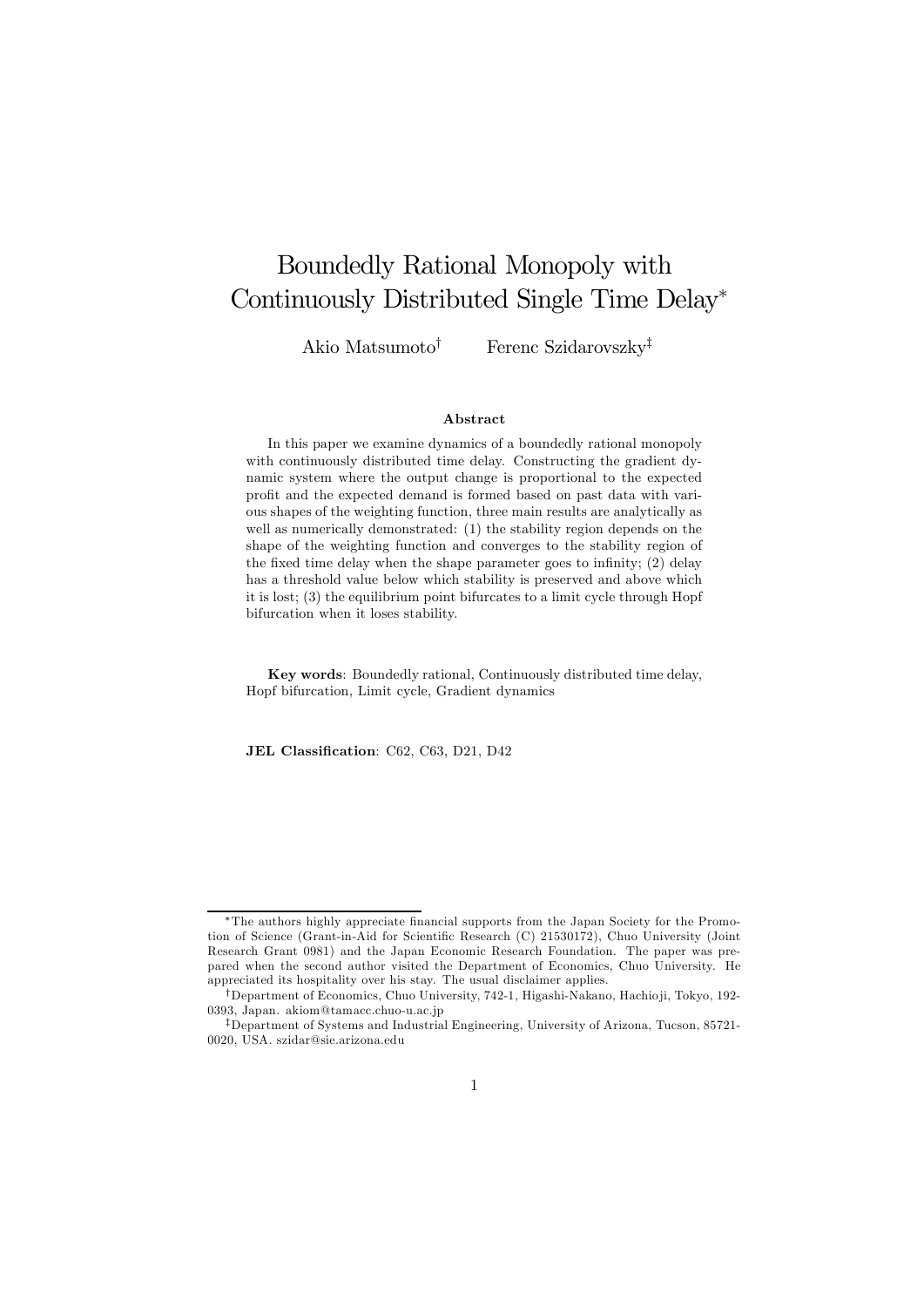# 1 Introduction

In most traditional models, instantaneous and complete information has been assumed. Recent research on the dynamic behavior of the economic agents, however, emphasizes on their bounded rationality that arises when the agents have only limited information in making their decisions. In this paper, we build a dynamic monopoly model that accounts for delay information and then explore analytically and numerically the delay effects upon local and global dynamic behavior of a monopolistic firm.

In real economies there is always a delay in obtaining information and implementing decisions. In the existing literature two types of delay are usually examined: fixed time delay and continuously distributed time delay (fixed delay and continuous delay henceforth). The former is applicable in economic situations in which an institutionally or socially determined fixed period of time delay is present for the agents involved. The latter is appropriate for economic situations in which different lengths of delays are distributed over the different agents. Uncertain delays can be modeled by continuous delays, and the same types of models describe the situation when the firms want to react to average past information instead of following sudden market change. So the choice of the type of delays has situation-dependency and results in the use of different analytical tools. In the cases of fixed delays the dynamic equations are delay differential equations where the characteristic equation is a mixed polynomialexponential equation with infinitely many eigenvalues.<sup>1</sup> The classical book by Bellman and Cooke (1956) offers the theory of such dynamic models. Kuang (1993) gives good theoreical foundation and comprehensive summary of application in population dynamics. In economic dynamics, Howroyd and Russel (1984) construct two linear continuous time dynamic oligopoly models and examine the effect of the delay on stability. Fixed delay dynamics has been investigated in various economic frameworks ranging from micoreconomics (i.e, oligopoly dynamics) to macroeconomics (i.e., business cycle). In the cases of continuous delays the dynamic equations are Volterra type integro-differential equations. Cushing (1977) discusses the mathematical methodology dealing with such dynamics. Invernizzi and Medio (1991) have introduced continuous delays into mathematical economics, and this methodology is later used to examine dynamic oligopolies by Chiarella and Khomin (1996) and Chiarella and Szidarovszky (2001, 2004). Recently Matsumoto (2009) re-examined the classical Goodwin's accelerator business cycle by replacing fixed delay in the original model with continuous delay. Dynamics generated by fixed delay and continuous delay are compared in Matsumoto and Szidarovszky (2010) in which the Goodwin (2D) model, the Kaldor-Kalecki (3D) model and the Cournot oligopoly (4D) model are examined.

In our earlier paper, Matsumoto and Szidarovszky (2011), boundedly rational monopoly is examined with one and two fixed delays. A complete stability analysis is given and it is demonstrated that in the case of locally unstable

 $1A$  dynamic equation with fixed delays can be called a mixed difference-differential equation. However it is pointed out by Gandolfo (2009) that such terminology is somewhat dated.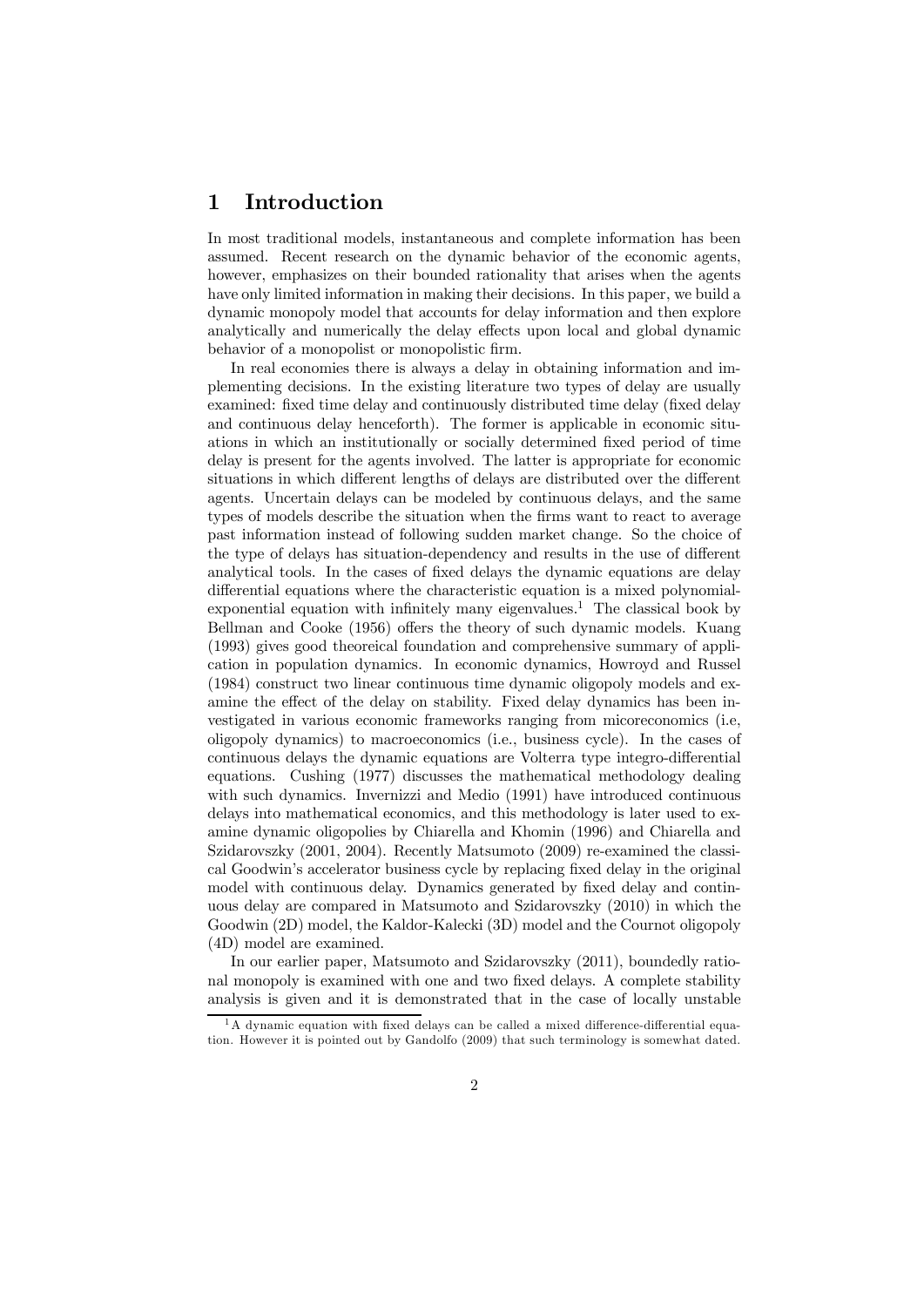monopoly equilibrium only simple dynamics (i.e., limit cycle) can be born when one fixed delay is involved while complex dynamics are reached through a perioddoubling bifurcation when two fixed delays are involved. In this paper the fixed delay is replaced with continuous delay and in addition to complete stability analysis, the asymptotic behavior of the equilibrium with fixed and continuous delays will be compared.

This paper is organized as follows. In the next section, we construct a gradient dynamic model of boundedly rational monopoly. Then in Section 3, we analytically examine local dynamics and numerically show that the continuous delay has a threshold value at which the monopoly equilibrium loses stability. In Section 4 we introduce a cautious expectation formation and demonstrate that stability switch occurs twice, one switch to instability from stability for a small delay and the other switch to stability from instability for a large delay. Concluding remarks are given in Section 5.

# 2 Delay Monopoly

In this section we construct a basic dynamic model of a boundedly rational monopoly which produces output  $q$  with marginal cost  $c$ . The price function is linear

$$
f(q) = a - bq, \ a, \ b > 0.
$$

However, the monopoly does not know the true price function due to incomplete information. There are several ways to deal with the behavior under such circumstances. If the monopoly believes in a misspecified price function and chooses its decision accordingly, then a self-confirming steady state may emerge which is different from the stationary state with full information. Or if it does not know certain parameters of the price function, although knowing that it is linear, then the monopoly uses a local linear approximation of the price function based on its past output data to update its estimate.<sup>2</sup> In this study, assuming that the monopoly knows only a finite points of the true price function, we confine attention to a situation in which the monopoly is able to estimate the rate of a profit change by using actual prices it received in the past. The estimated rate at a value  $q^e$  of output which is believed to be close to the actual output it would select is given by

$$
\frac{d\pi^e}{dq^e} = a - c - 2bq^e.
$$

So the approximating gradient dynamics is

$$
\dot{q} = \alpha(q) \frac{d\pi^e}{dq^e} \tag{1}
$$

where  $\alpha(q)$  is an adjustment function and the dot over a variable means a time derivative. In constructing best response dynamics, global information

<sup>2</sup> See Chapter 5 of Bischi *et al*. (2010) for stability/instability of economic models with misspecified and uncertain price functions.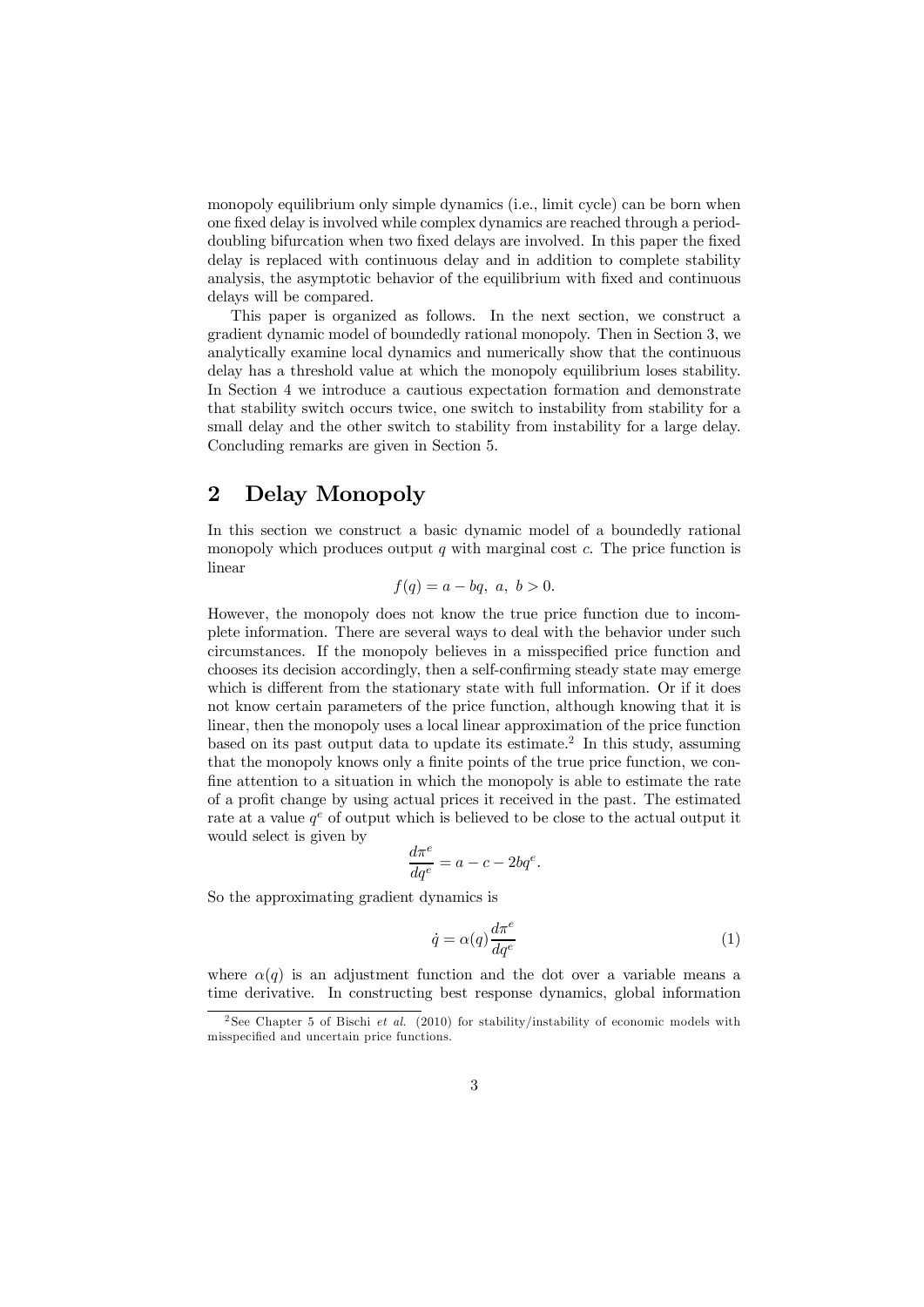is required about the profit function, however, in applying gradient dynamics, only local information is needed. We make the familiar assumption that the adjustment function has linear dependency on output:

#### **Assumption 1.**  $\alpha(q) = \alpha q$  with  $\alpha > 0$ .

The gradient dynamics under Assumption 1 with an expected demand  $q^{\varepsilon}$  is presented by

$$
\dot{q}(t) = \alpha q(t) \left[ a - c - 2b q^{\varepsilon}(t) \right]
$$
\n(2)

where t denotes a point of continuous time. Since  $q(t) = q^{\varepsilon}(t)$  for all t holds at a stationary point, equation (2) has two stationary points; a trivial point  $q(t) = 0$ and a nontrivial point

$$
q^M = \frac{a - c}{2b}
$$

where  $a > c$  is assumed to ensure that the nontrivial point is positive. We call  $q^M$  a *monopoly equilibrium*. Dynamic behavior of (2) depends on the formation of expectations. In a dynamic model with continuous time scales, time delays can be modeled with fixed delays or continuously delays. Matsumoto and Szidarovszky (2011) examined dynamic monopoly with single and two fixed delays. In this study we adopt a single continuous delay and consider the delay effects on the dynamics.<sup>3</sup> Before proceeding, we briefly summarize the results obtained in the dynamic monopoly with one fixed delay.

We assume  $q^{e}(t) = q(t - \tau)$  where  $\tau > 0$  denotes a fixed delay. Substituting  $q^e(t)$  for  $q(t - \tau)$  gives a nonlinear delay differential equation,

$$
\dot{q}(t) = \alpha q(t) \left[ a - c - 2bq(t - \tau) \right]. \tag{3}
$$

Linearizing equation (3) and introducing the new variable,  $x(t) = q(t) - q^M$ yield the following linearized form,

$$
\dot{x}(t) = -\gamma x(t-\tau) \text{ with } \gamma = \alpha(a-c) > 0.
$$

Substituting the exponential solutions  $x(t) = x_0 e^{\lambda t}$  into the linearized equation gives the characteristic equation

$$
\lambda + \gamma e^{-\lambda \tau} = 0. \tag{4}
$$

The sufficient condition for local asymptotic stability is that the real parts of the eigenvalues are negative. It is shown in Matsumoto and Szidarovszky (2011) that the monopoly equilibrium is locally asymptotically stable for  $0 < \tau < \tau^*$ , locally unstable for  $\tau > \tau^*$  and undergoes a Hopf bifurcation at  $\tau = \tau^*$  where a threshold value  $\tau^*$  of delay is defined by

$$
\tau^* = \frac{\pi}{2\alpha(a-c)}.
$$

This partition curve, which divides the parameter space into a stable and unstable regions, is downward sloping with respect to  $\gamma = \alpha(a-c)$ . The monopoly equilibrium is locally stable below the partition curve, locally asymptotically unstable above and bifurcates to a limit cycle when it crosses the curve.

<sup>3</sup>Monopoly dynamics with two continuous delays is considered in the subsequent paper.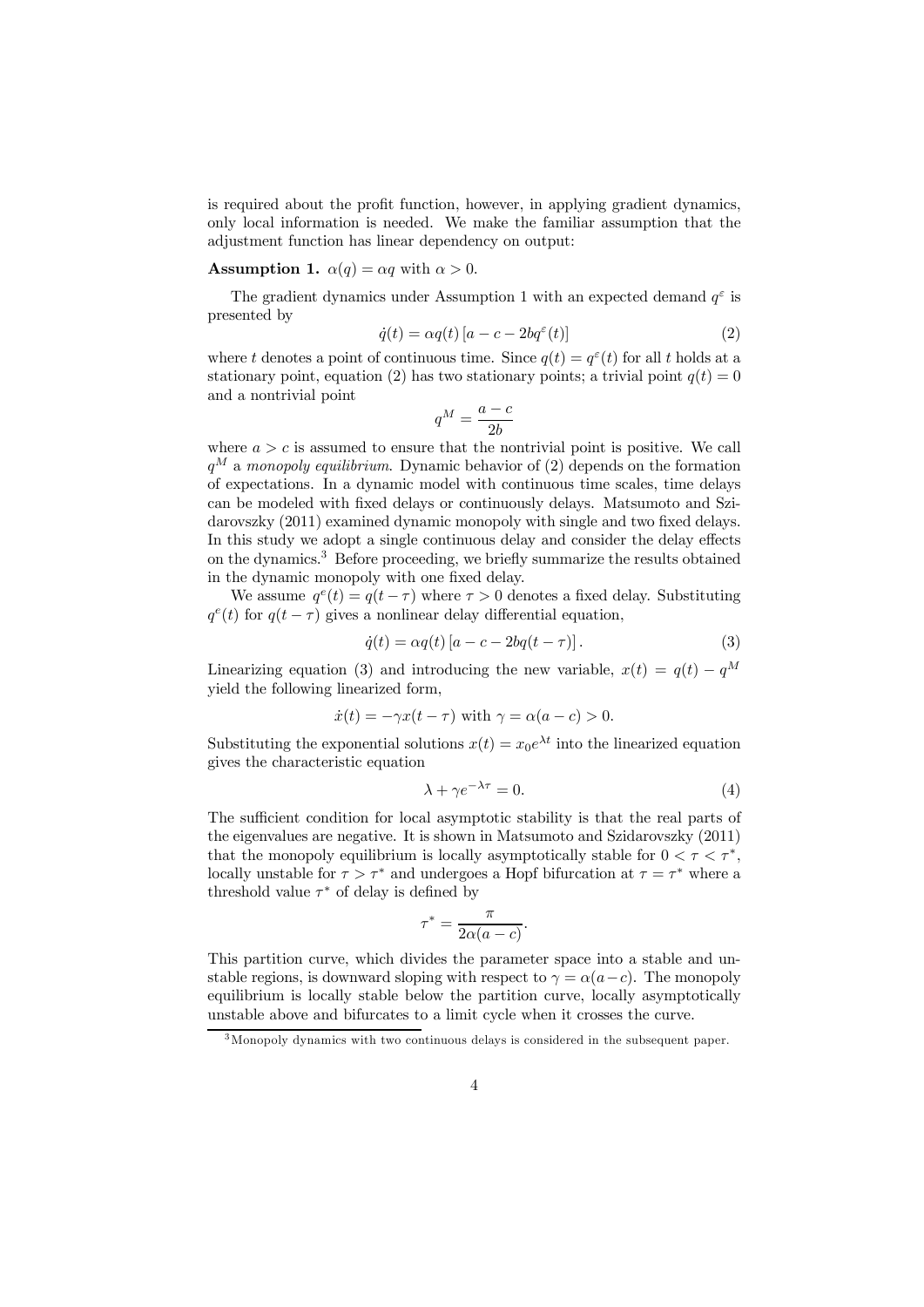# 3 Single Time Delay I

As it was mentioned earlier, continuous delay is an alternative approach to deal with delays. The gradient dynamics with a single continuous delay is given by the following two equations:

$$
\dot{q}(t) = \alpha q(t) [a - c - 2bq^{\epsilon}(t)]
$$
  

$$
q^{\epsilon}(t) = \int_{0}^{t} W(t - s, \tau, m)q(s)ds
$$
 (5)

where  $\alpha$  is the speed of adjustment and the weighting function is defined by

$$
W(t-s,\tau,m) = \begin{cases} \frac{1}{\tau} e^{-\frac{t-s}{\tau}} & \text{if } m = 0, \\ \frac{1}{m!} \left(\frac{m}{\tau}\right)^{m+1} (t-s)^m e^{-\frac{m(t-s)}{\tau}} & \text{if } m \ge 1 \end{cases}
$$
(6)

where m is a nonnegative integer and  $\tau$  is a positive real parameter, which is associated with the length of the delay. The first equation of (5) implies that the growth rate of output is proportional to the expected demand. The second equation indicates that the expected output at time  $t$  is the weighted average of the actual demand in the past. According to (6), the shape of the weighting function is determined by the value of the shape parameter,  $m$ . For  $m = 0$ , weights are exponentially declining with the most weight given to the most current data. For  $m \geq 1$ , zero weight is given to the most current data, rising to maximum at  $s = t - \tau$  and declining exponentially thereafter. The weights take a bell-shaped form which becomes taller and thinner as  $m$  increases.

To consider local dynamics of this system in a neighborhood of the equilibrium point, we need to construct a linearized version. If the deviations of the actual and expected outputs from the equilibrium value are denoted by  $x_{\delta}(t) = q(t) - q^M$  and  $x_{\delta}^{\varepsilon}(t) = q^{\varepsilon}(t) - q^M$ , then the linearized system with continuous delay can be written as

$$
\dot{x}_{\delta}(t) = -\gamma x_{\delta}^{\varepsilon}(t),
$$
\n
$$
x_{\delta}^{\varepsilon}(t) = \int_{0}^{t} W(t - s, \tau, m) x_{\delta}(s) ds,
$$
\n(7)

where  $\gamma = 2 \alpha b q^M$ . To examine dynamics of system (7), we substitute the second equation of (7) into the first to obtain the following Volterra-type integrodifferential equation:

$$
\dot{x}_{\delta}(t) + \gamma \int_0^t W(t - s, \tau, m) x_{\delta}(s) ds = 0.
$$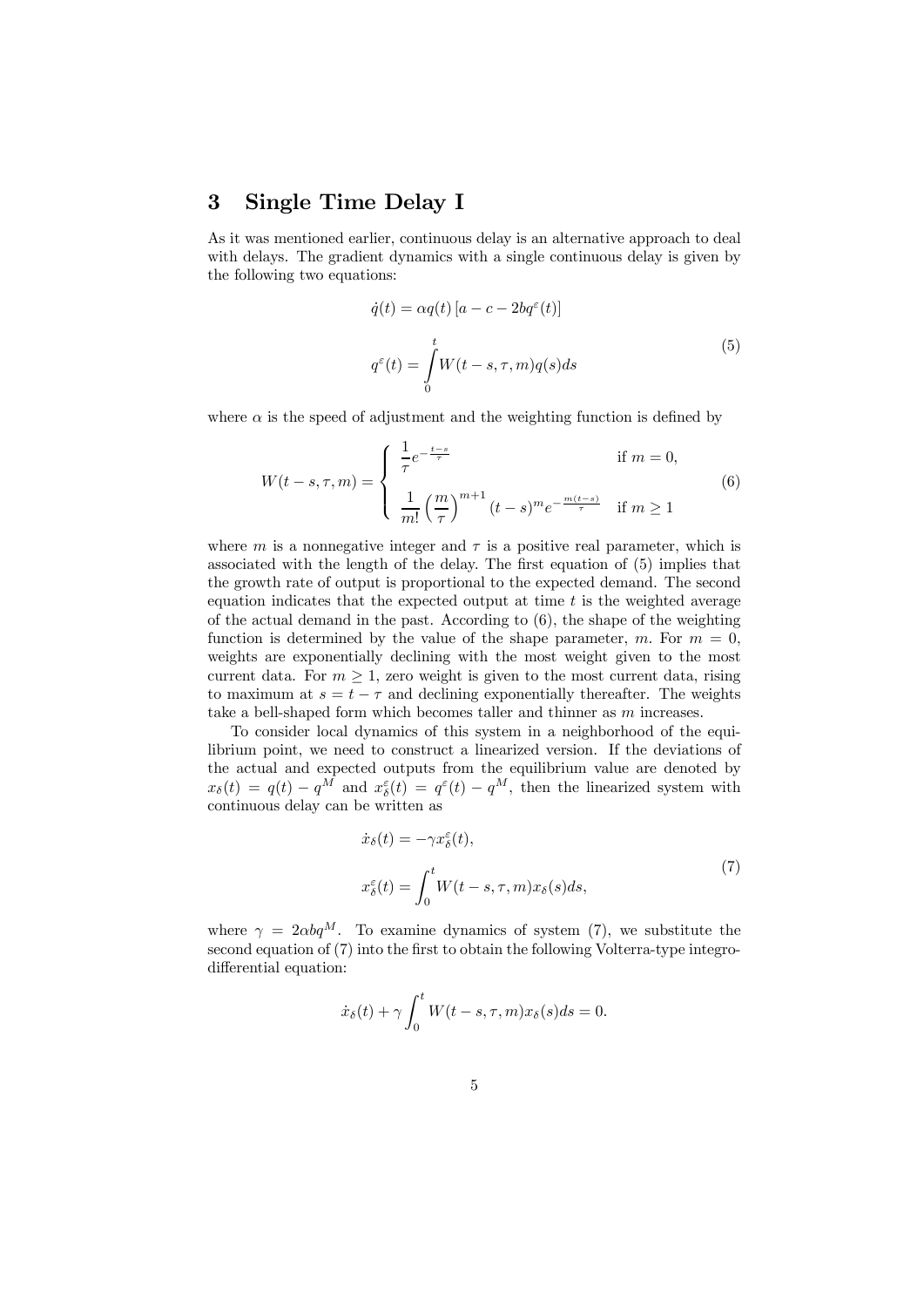Looking for the solution in the usual exponential form  $x_{\delta}(t) = x_0 e^{\lambda t}$  and substituting it into the above equation, we obtain

$$
\lambda + \gamma \int_0^t W(t - s, \tau, m) e^{-\lambda (t - s)} ds = 0.
$$

Introducing the new variable  $z = t - s$  simplifies the integral as

$$
\int_0^t W(t-s,\tau,m)e^{-\lambda(t-s)}ds = \int_0^t W(z,\tau,m)e^{-\lambda z}dz.
$$

By letting  $t \to \infty$  and assuming that  $\text{Re}(\lambda) + \frac{m}{\tau} > 0$ , we have

$$
\int_0^\infty \frac{1}{\tau} e^{-\frac{z}{\tau}} e^{-\lambda z} dz = (1 + \lambda \tau)^{-1}
$$
 if  $m = 0$ 

and

$$
\int_0^\infty \frac{1}{m!} \left(\frac{m}{\tau}\right)^{m+1} z^m e^{-\frac{mz}{\tau}} e^{-\lambda z} dz = \left(1 + \frac{\lambda \tau}{m}\right)^{-(m+1)} \text{ if } m \ge 1.
$$

That is,

$$
\int_0^\infty W(z,\tau,m)e^{-\lambda z}dz = \left(1 + \frac{\lambda \tau}{\bar{m}}\right)^{-(m+1)}
$$

with

$$
\bar{m} = \begin{cases} 1 & \text{if } m = 0, \\ m & \text{if } m \ge 1. \end{cases}
$$

Then the characteristic equation becomes

$$
\lambda \left( 1 + \frac{\tau}{\bar{m}} \lambda \right)^{m+1} + \gamma = 0. \tag{8}
$$

Expanding the characteristic equation presents the  $(m+2)$ -th order polynomial equation

$$
a_0 \lambda^{m+2} + a_1 \lambda^{m+1} + \dots + a_{m+1} \lambda + a_{m+2} = 0
$$

where the coefficients  $a_i$  are given as

$$
a_k = \left(\frac{\tau}{\bar{m}}\right)^{m+1-k} \left(\begin{array}{c} m+1\\k \end{array}\right) \text{ for } 0 \le k \le m,
$$
  

$$
a_{m+1} = 1 \text{ and } a_{m+2} = \gamma.
$$

In the case of the high order polynomial equation, the Routh-Hurwitz theorem<sup>4</sup> provides the necessary and sufficient conditions for all the roots to have negative

 $4$  See, for example, Gandolfo  $(2009)$  for this theorem.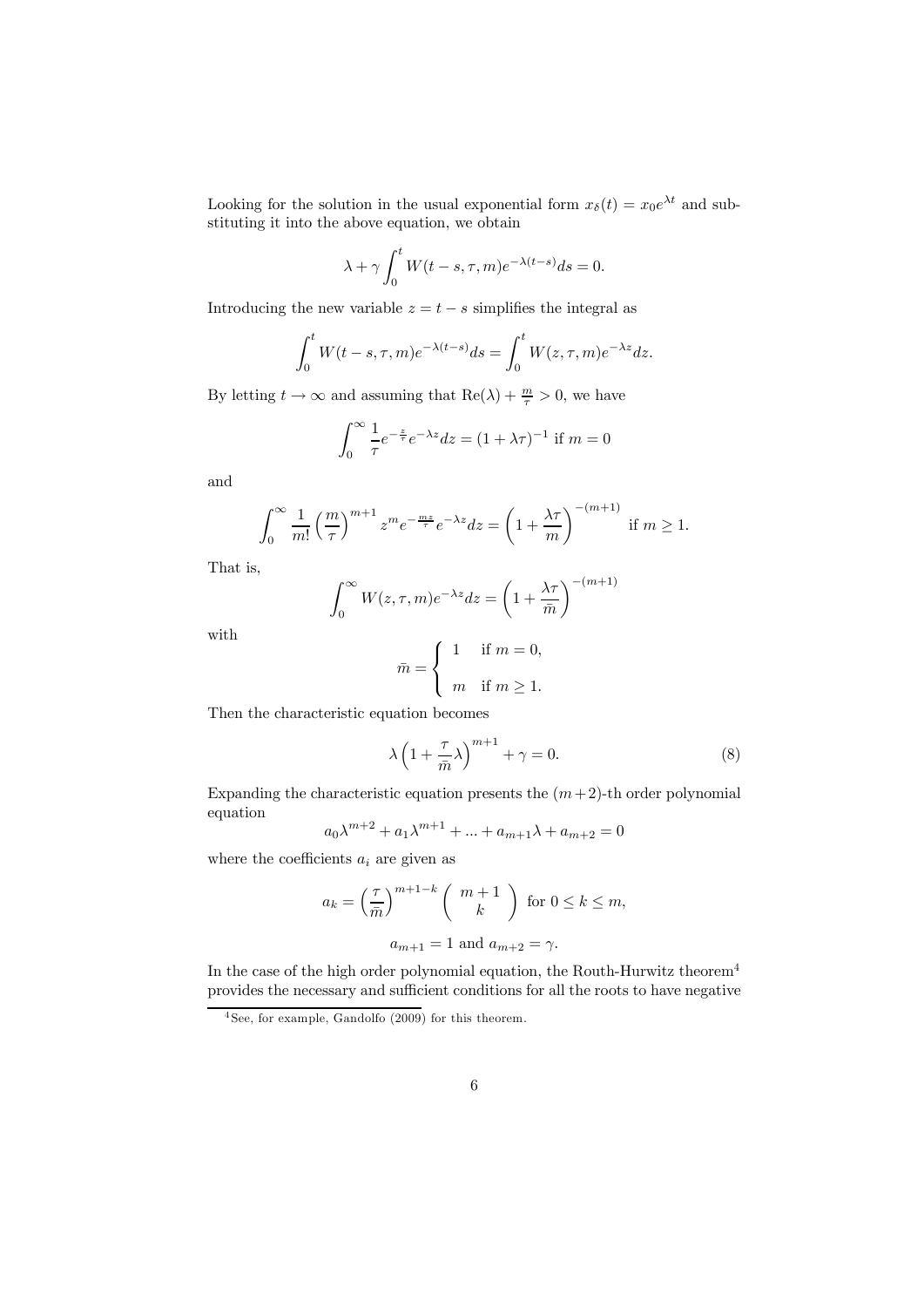real parts. Applying the theorem, we first need to construct the Routh-Hurwitz determinant:

$$
D_{m+2} = \det \left( \begin{array}{cccccc} a_1 & a_0 & 0 & 0 & \cdots & 0 \\ a_3 & a_2 & a_1 & a_0 & \cdots & 0 \\ a_5 & a_4 & a_3 & a_2 & \cdots & 0 \\ a_7 & a_6 & a_5 & a_4 & \cdots & 0 \\ \vdots & \vdots & \vdots & \ddots & \vdots & \vdots \\ 0 & 0 & 0 & 0 & 0 & a_{m+2} \end{array} \right).
$$

Then the stability conditions are as follows:

- (1) all coefficients are positive,  $a_k > 0$  for  $k = 0, 1, 2, ..., m + 2$ ,
- (2) the principal minors of the Routh-Hurwitz determinant are all positive,

$$
D_{m+2}^2 > 0, D_{m+2}^3 > 0, ..., D_{m+2}^{m+1} > 0
$$

where  $D_{m+2}^k$  is the k-th order leading principal minor of  $D_{m+2}$ . Notice that  $D_{m+2}^{m+1} > 0$  always leads to  $D_{m+2}^{m+2} > 0$  since  $a_{m+2} = \gamma > 0$ .

Since it is difficult to obtain a general solution of equation (8), we draw attention to special cases with  $m = 0, 1, 2, 3$  and  $m \to \infty$  and examine stability of the monopoly equilibrium analytically as well as numerically.

### **Case I-0.**  $m = 0$ .

Substituting  $m = 0$  reveals that the characteristic equation (8) is quadratic,  $\tau \lambda^2 + \lambda + \gamma = 0$  where all coefficients are positive. It does not have nonnegative roots and the real parts of the complex roots are negative. Thus the monopoly equilibrium is locally asymptotically stable for all  $\tau > 0$ . Since the delay does not affect asymptotic behavior of the monopoly equilibrium, such a delay is called *harmless*.

#### Case I-1.  $m = 1$ .

The characteristic equation (8) with  $m = 1$  becomes cubic and its coefficients are all positive

$$
a_0 = \tau^2 > 0, a_1 = 2\tau > 0, a_2 = 1 > 0, a_3 = \gamma > 0.
$$

According to the Routh-Hurwitz criterion, the following leading minor of  $D_3$ needs to be positive for preserving stability of the equilibrium,

$$
D_3^2 = \begin{vmatrix} a_1 & a_0 \\ a_3 & a_2 \end{vmatrix}.
$$

To obtain  $D_3^2 = \tau(2 - \tau \gamma) > 0$ , the delay  $\tau$  should be less than the threshold value

$$
\tau_1^* = \frac{2}{\gamma}.\tag{9}
$$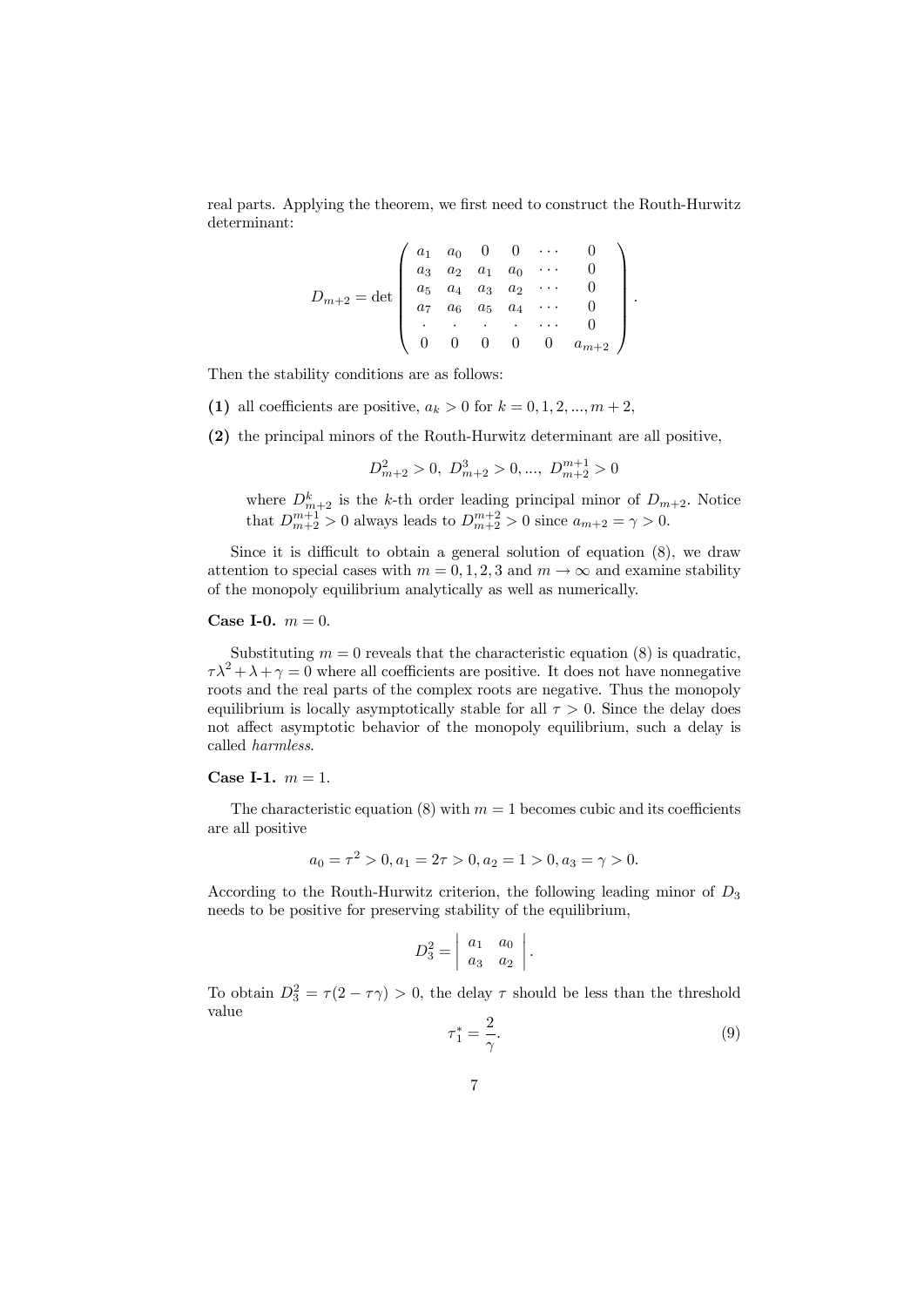There is a possibility of the emergence of a limit cycle when loss of stability occurs at  $\tau = \tau_1^*$ . The Hopf bifurcation theorem comes in to provide the sufficient conditions for it:

- (H1) the characteristic equation of the dynamic system has a pair of pure imaginary roots and has no other roots with zero real parts;
- (H2) the real parts of these roots vary with a bifurcation parameter.

The  $D_3^2 = 0$  curve divides the parameter space into stable and unstable parts. Substituting  $a_3 = a_1 a_2/a_0$  into the characteristic equation gives the factored form

$$
(a_1 + a_0 \lambda)(a_2 + a_0 \lambda^2) = 0.
$$

We have therefore three characteristic roots, two purely imaginary roots and one real and negative root,

$$
\lambda_{1,2} = \pm \sqrt{-\frac{a_2}{a_0}} = \pm i \frac{1}{\tau}
$$
 and  $\lambda_3 = -\frac{a_1}{a_0} = -\frac{2}{\tau} < 0$ .

The first condition (H1) of the Hopf theorem is satisfied.

Next we select the delay  $\tau$  as the bifurcation parameter and consider the roots of the characteristic equation as continuous functions of  $\tau$ :

$$
\tau^2 \lambda(\tau)^3 + 2\tau \lambda(\tau)^2 + \lambda(\tau) + \gamma = 0
$$

Differentiating it with respect to  $\tau$  gives

$$
\frac{d\lambda}{d\tau} = -\frac{2\tau\lambda^3 + 2\lambda^2}{3\tau^2\lambda^2 + 4\tau\lambda + 1}.
$$

Substituting  $\lambda = i/\tau$ , rationalizing the right hand side and noticing that the terms with  $\lambda$  and  $\lambda^3$  are imaginary while the constant and the term  $\lambda^2$  are real yield the following form of the real part of the derivative of  $\lambda$  with respect to  $\tau$ :

$$
\operatorname{Re}\left[\left.\frac{d\lambda}{d\tau}\right|_{\lambda=\frac{i}{\tau}}\right] = \frac{1}{5\tau^2} > 0.
$$

The last inequality indicates that the second condition (H2) is also satisfied. The real parts of the complex roots change to positive from negative value resulting in the loss of stability on the partition curve. Hence the Hopf bifurcation theorem confirms the birth of a limit cycle when stability is lost.

We numerically examine the analytical result just obtained. The dynamic system under the investigation is obtained by substituting  $m = 1$  into (5),

$$
\dot{q}(t) = \alpha q(t) [a - c - 2bq^{\varepsilon}(t)]
$$

$$
q^{\varepsilon}(t) = \int_{0}^{t} \left(\frac{1}{\tau}\right)^{2} (t - s)e^{-\frac{t - s}{\tau}} q(s)ds.
$$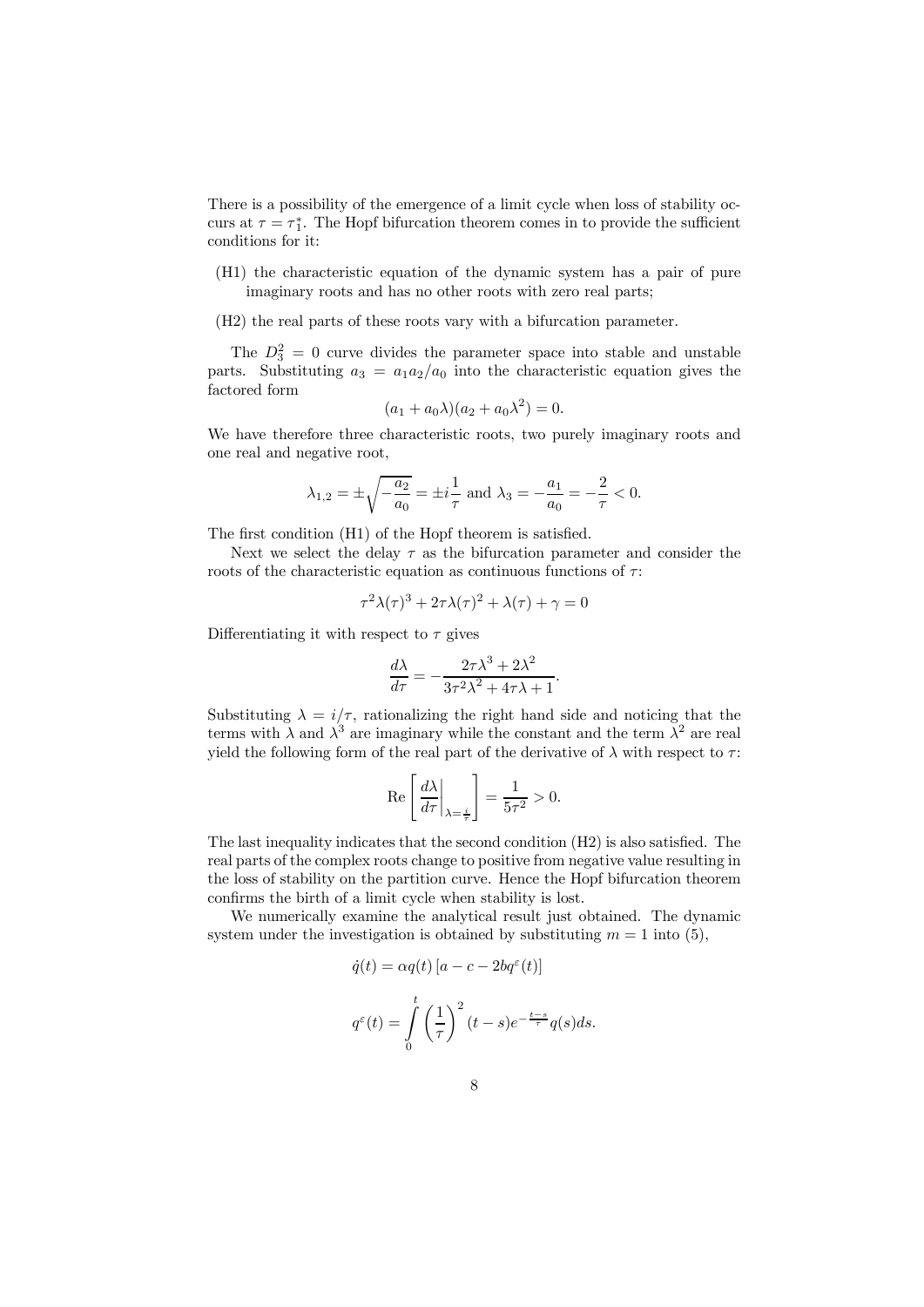Differentiating the second equation with respect to  $t$  and introducing a new variable

$$
q_0(t) = \int_0^t \frac{1}{\tau} e^{-\frac{t-s}{\tau}} q(s) ds
$$

transforms the dynamic system with continuous delay into a 3D system of ordinary differential equations

$$
\dot{q}(t) = \alpha q(t) [a - c - 2bq^{\epsilon}(t)],
$$
  

$$
\dot{q}^{\epsilon}(t) = \frac{1}{\tau} (q_0(t) - q^{\epsilon}(t)),
$$
  

$$
\dot{q}_0(t) = \frac{1}{\tau} (q(t) - q_0(t)).
$$

We specify the parameters' values as  $a = 2$ ,  $b = 1$ ,  $c = 1$ ,  $\alpha = 1$ ,  $\alpha$  $\tau = 3$  and the initial values of all variables to be  $q^M - 0.1$ . Then simulating the 3D system exhibits the birth of a limit cycle as illustrated in Figure 1 where a black trajectory starting at the black dot (i.e., positive initial point) converges to a red cycle in the  $(q, q^{\varepsilon}, q_0)$  space. We then summarize this result as follows: the monopoly equilibrium point with  $m = 1$  is destabilized through a Hopf bifurcation and, as it is numerically confirmed, converges to a limit cycle when the delay  $\tau$  is larger than the critical value  $2/\gamma$ .



Figure 1. Convergence to a limit cycle in the  $(q, q^{\varepsilon}, q_0)$  plane

### **Case I-2.**  $m = 2$ .

The characteristic equation (8) with  $m = 2$  becomes quartic

$$
a_0 \lambda^4 + a_1 \lambda^3 + a_2 \lambda^2 + a_3 \lambda + a_4 = 0
$$

<sup>5</sup> This set of the parameters are repeatedly used in the following numerical examples. Notice that  $\gamma = 1$  under this set.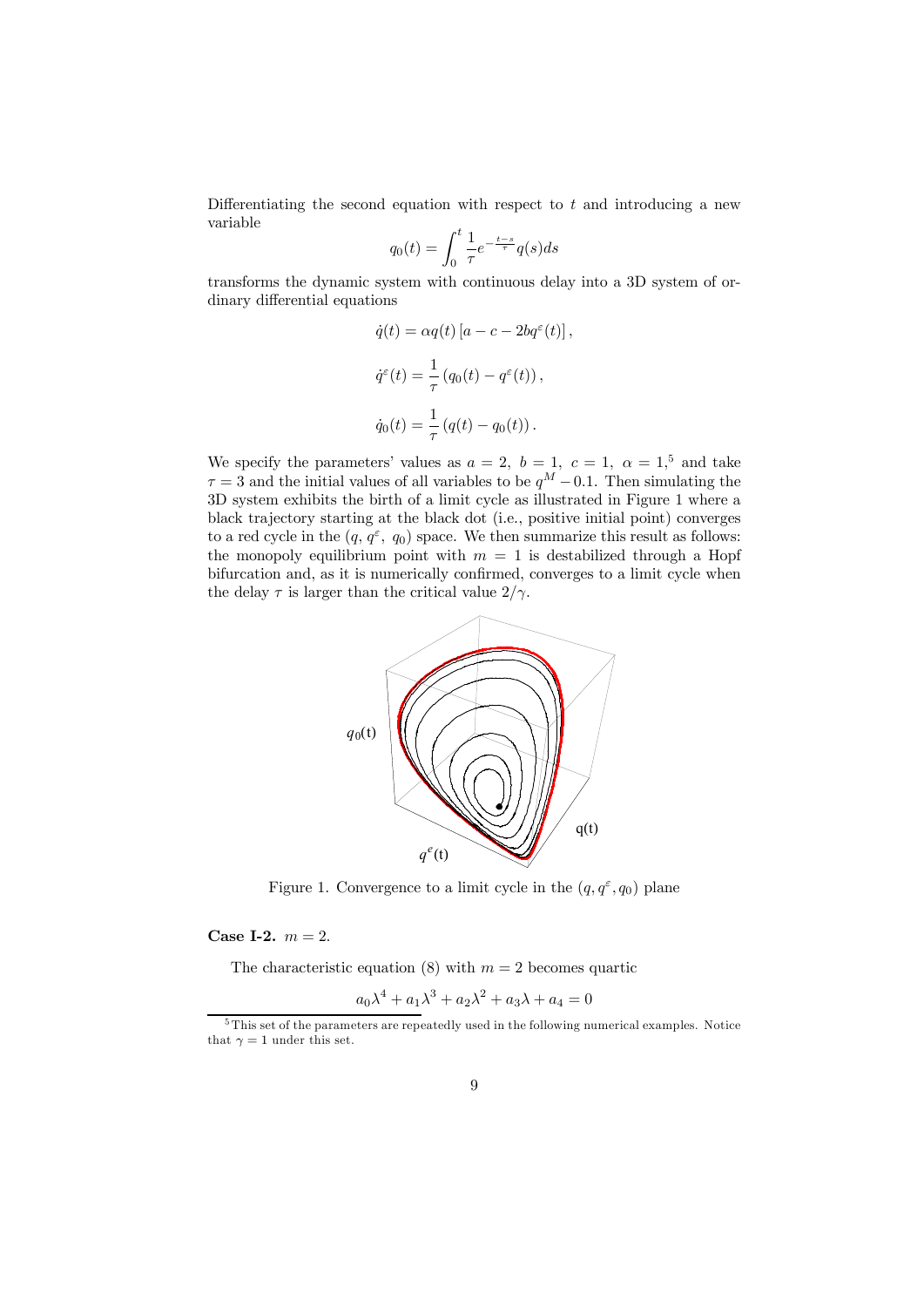and its coefficients are all positive,

$$
a_0 = \tau^3 > 0, a_1 = 6\tau^2 > 0, a_2 = 12\tau > 0, a_3 = 8 > 0, a_4 = 8\gamma > 0.
$$

The principal minors of the Routh-Hurwitz determinant are  $D_4^2 = 64\tau^3 > 0$  and  $D_4^3 = 32\tau^3(16 - 9\gamma\tau)$ . To obtain  $D_3^2 > 0$ , the delay  $\tau$  should be less than the threshold value

$$
\tau_2^* = \frac{16}{9\gamma} \simeq \frac{1.78}{\gamma}.\tag{10}
$$

Thus the equilibrium is locally asymptotically stable if  $\tau < \tau_2^*$  and locally unstable if  $\tau > \tau_2^*$ . In the same way as in Case I-1, we can show the existence of a limit cycle at the critical value  $\tau_2^*$ . In particular, solving  $D_4^3 = a_1 a_2 a_3 - a_1 a_2 a_3$  $(a_0a_3^2 + a_1^2a_4) = 0$  for  $a_4$ , substituting it into the characteristic equation and factoring the resultant equation yield

$$
(a_3 + a_1\lambda^2)(a_1a_2 - a_0a_3 + a_1^2\lambda + a_0a_1\lambda^2) = 0.
$$

The solutions of  $a_3 + a_1 \lambda^2 = 0$  are purely imaginary,

$$
\lambda_{1,2} = \pm i \frac{2}{\tau \sqrt{3}},
$$

and the other two characteristic roots are the solutions of the quadratic equation  $(a_1a_2 - a_0a_3) + a_1^2\lambda + a_0a_1\lambda^2 = 0,$ 

$$
\lambda_{3,4}=\frac{-9\pm i\sqrt{15}}{3\tau}
$$

whose real parts are negative. The first condition (H1) of the Hopf bifurcation theorem is satisfied.

To confirm the second condition, we choose  $\tau$  as the bifurcation parameter again and differentiate the characteristic equation with respect to  $\tau$  to have

$$
\frac{d\lambda}{d\tau} = -\frac{3\tau^2\lambda^4 + 12\tau\lambda^3 + 12\lambda^2}{4\tau^3\lambda^3 + 18\tau^2\lambda^2 + 24\tau\lambda + 8}.
$$

Substituting  $\lambda = i \frac{2}{\pi}$  $\frac{2}{\tau\sqrt{3}}$  and taking the real part, we have

$$
\operatorname{Re}\left[\left.\frac{d\lambda}{d\tau}\right|_{\lambda=i\frac{2}{\tau\sqrt{3}}}\right] = \frac{6}{19\tau^2} \simeq \frac{0.316}{\tau^2} > 0.
$$

We thereby confirm that the monopoly equilibrium with  $m = 2$  is destabilized through a Hopf bifurcation when the delay  $\tau$  crosses the critical value  $\tau_2^*$ .

**Case I-3.**  $m = 3$ .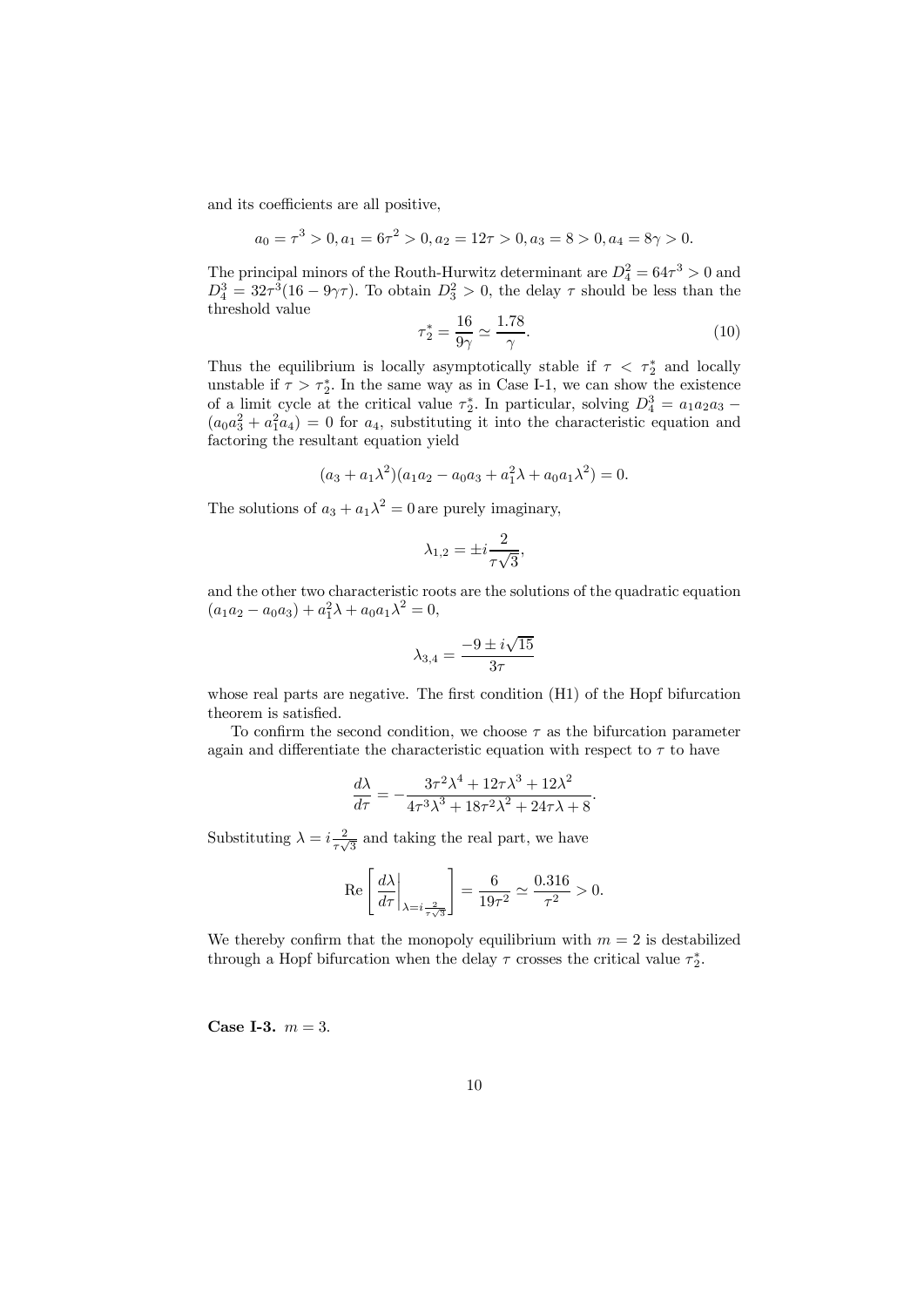The characteristic equation (8) is qintic and its coefficients are all positive

 $a_0 = \tau^4 > 0, a_1 = 12\tau^3 > 0, a_2 = 54\tau^2 > 0, a_3 = 108\tau > 0, a_4 = 81 > 0, a_5 = 81\gamma > 0.$ 

The first two principal minors of the Routh-Hurwitz determinant are positive

 $D_5^2 = 540\tau^5 > 0$  and  $D_5^3 = 972\tau^6(48 + \gamma\tau) > 0$ .

The sign of the fourth order principal minor  $D_5^4 = -6561\tau^6(\gamma^2\tau^2 + 336\gamma\tau - 576)$ is ambiguous. To obtain  $D_5^4 > 0$ , the delay  $\tau$  should be less than the threshold value

$$
\tau_3^* = \frac{24(5\sqrt{2} - 7)}{\gamma} \simeq \frac{1.71}{\gamma}.
$$
\n(11)

Although we omit the detail, we can also show that the continuous delay system  $(5)$  with  $m = 3$  can generate a limit cycle through a Hopf bifurcation in the same way as in the previous cases when the monopoly equilibrium loses stability.

The relations (9), (10) and (11) define the partition curves of  $(\gamma, \tau)$  that divide the  $(\gamma, \tau)$  space into stable and unstable parts. The three partition curves for  $m = 1, 2, 3$  and the stability (yellow) region with fixed delay defined by  $\tau$  $\gamma$  < 2 are depicted in Figure 2. It can be seen that all curves are hyperbolic and are approaching the red-colored boundary of the stability region from above. In other words, the stable region with continuous delay becomes smaller as the value of  $m$  increases and converges to the region defined by the fixed delay when m tends to infinity. This result obtained are natural if we notice the properties of the weighting function. The weighting function for  $m \geq 1$  is a bell-shaped and becomes more peaked around  $t - s$  as m increases. Furthermore it tends to the Dirac delta function if  $m \to \infty$ . In consequence, for sufficiently large m, the weighting function may be regarded as very close to the Dirac delta function and the dynamic behavior under the continuous delay is very similar to that under the fixed delay. We can explain this phenomenon mathematically by noticing that the characteristic equation (8) of the continuously distributed case can be written as

$$
\lambda + \gamma \left( 1 + \frac{\tau \lambda}{m} \right)^{-(m+1)} \left( 1 + \frac{\tau \lambda}{m} \right)^{-1} = 0,
$$

and as  $m \to \infty$ , the left hand side converges to

 $\lambda + \gamma e^{-\lambda \tau} = 0.$ 

This is the characteristic equation of the delay differential equation with a single fixed delay and is identical with equation (4). In short, under continuous delay, although we comprehensively use all delayed or past output data, the stability domain is sensitive to the shape of the weighting function. Hence we obtain the following two results:

Proposition 1 *(1) The monopoly equilibrium of the continuously distributed single delay model is always stable for any delays if* m = 0 *and is destabilized through a Hopf bifurcation if*  $m \geq 1$ ; (2) The stability region decreases as m *increases (i.e.,*  $\tau^* < \tau_3^* < \tau_2^* < \tau_1^*$ ) and converges to the stability region obtained *under the fixed delay when m goes to infinity (i.e.,*  $\tau_m^* \to \tau^*$  *as*  $m \to \infty$ ).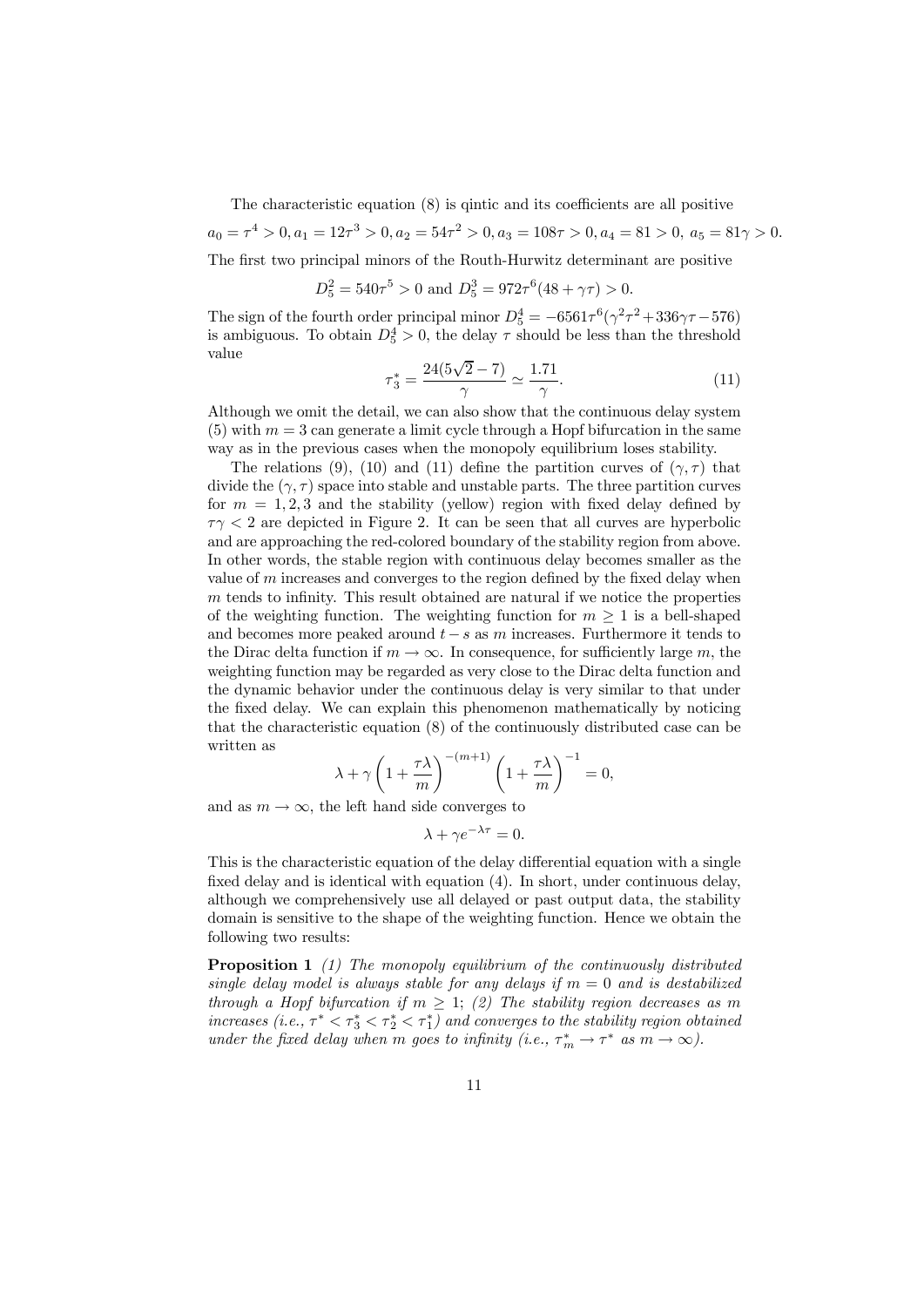

Figure 2. Three partiton curves and stability region

### 4 Single Time Delay II

In this section, we introduce a *cautious* expectation formation defined by

$$
q^{\varepsilon}(t) = \omega q^e(t) + (1 - \omega)q(t)
$$
  
\n
$$
q^e(t) = \int_0^t W(t - s, \tau, m)q(s)ds
$$
\n(12)

with  $0 < \omega \leq 1$ . The expectation is formed with two steps: the weighted average of the past data is calculated at the first step and then the expected demand is selected, at the second step, somewhere in between the current output level and the weighted average level.<sup>6</sup> If  $m \geq 1$ , then zero weight is given to the most current data in the weighting function, and so the second term in the first equation of (12) gives a larger weight to it taking a certain learning procedure based on past data at the second stage. We examine in some detail the dynamic effects caused by a single delay with the cautious expectation formation. Following the method we take in the previous section, the characteristic equation of the system (12) can be obtained as

$$
\lambda \left( 1 + \frac{\lambda \tau}{\bar{m}} \right)^{m+1} + \gamma \left[ \omega + (1 - \omega) \left( 1 + \frac{\lambda \tau}{\bar{m}} \right)^{m+1} \right] = 0 \tag{13}
$$

<sup>6</sup> Since the first equation of  $(12)$  can be rewritten as

 $q^{\varepsilon}(t) - q(t) = \omega(q^e(t) - -q(t)).$ 

It can be mentioned that the expected demand is formed in such a way that the expectation error is proportional to the difference between the weighted average level and the current level.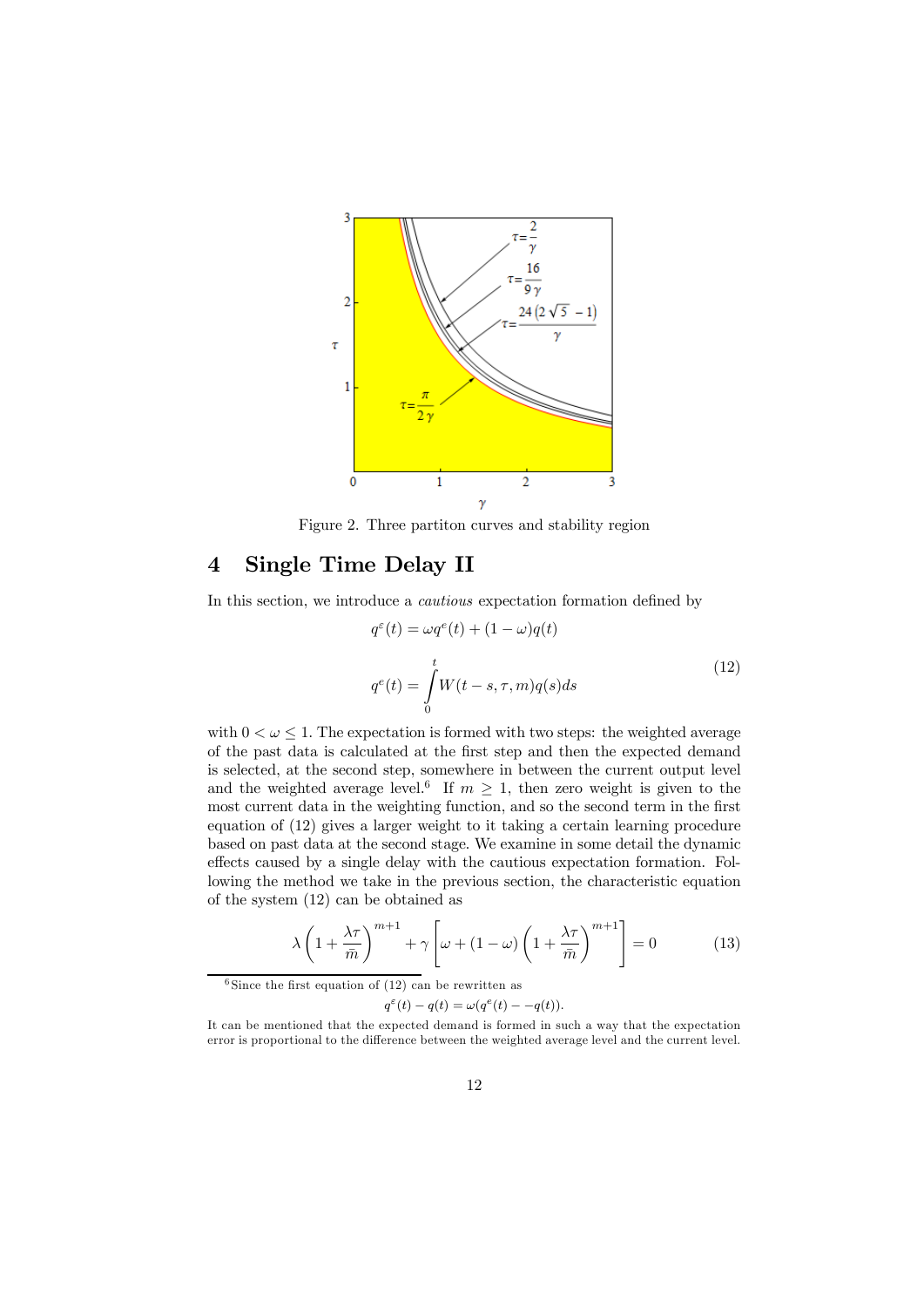which is reduced to equation (8) if  $\omega = 1$ . To find how the shape of the weighting function,  $W(t - s, \tau, m)$ , affects the dynamics of  $q^M$ , we sequentially increase the value of  $m$  from zero to five and then to infinity.

Case II-0  $m = 0$ 

Substituting  $m = 0$  in equation (13) presents the form

$$
\lambda(1 + \lambda \tau) + \gamma \omega + \gamma (1 - \omega)(1 + \lambda \tau) = 0
$$

or

$$
\tau \lambda^2 + (1 + \tau \gamma (1 - \omega))\lambda + \gamma = 0.
$$

Since all coefficients are positive, there is no nonnegative root and the real parts of the complex eigenvalues are negative,

$$
\operatorname{Re}(\lambda_{\pm}) = -\frac{1 + (1 - \omega)\tau\gamma}{2\tau} < 0,
$$

implying that the equilibrium is locally asymptotically stable for all  $\tau > 0$ . As in Case I-0, the coninuous delay is again harmless when the weight exponentially declines (i.e.,  $m = 0$ ).

For  $m > 1$ , expanding the characteristic equation (13) yields the polynomial equation of degree  $m + 2$ 

$$
b_0 \lambda^{m+2} + b_1 \lambda^{m+1} + \dots + b_m \lambda^2 + b_{m+1} \lambda + b_{m+2} = 0
$$
 (14)

where the coefficients are defined by

$$
b_0 = a_0,
$$
  
\n
$$
b_k = a_k + \gamma (1 - \omega) a_{k-1} \text{ for } 1 \le k \le m,
$$
  
\n
$$
b_{m+1} = a_{m+1} + \gamma (1 - \omega) a_m,
$$
  
\n
$$
b_{m+2} = \gamma
$$

with

$$
a_k = \left(\frac{\tau}{m}\right)^{m+1-k} \left(\begin{array}{c} m+1\\ k \end{array}\right) \text{ for } 0 \le k \le m+1. \tag{15}
$$

Case II-1  $m = 1$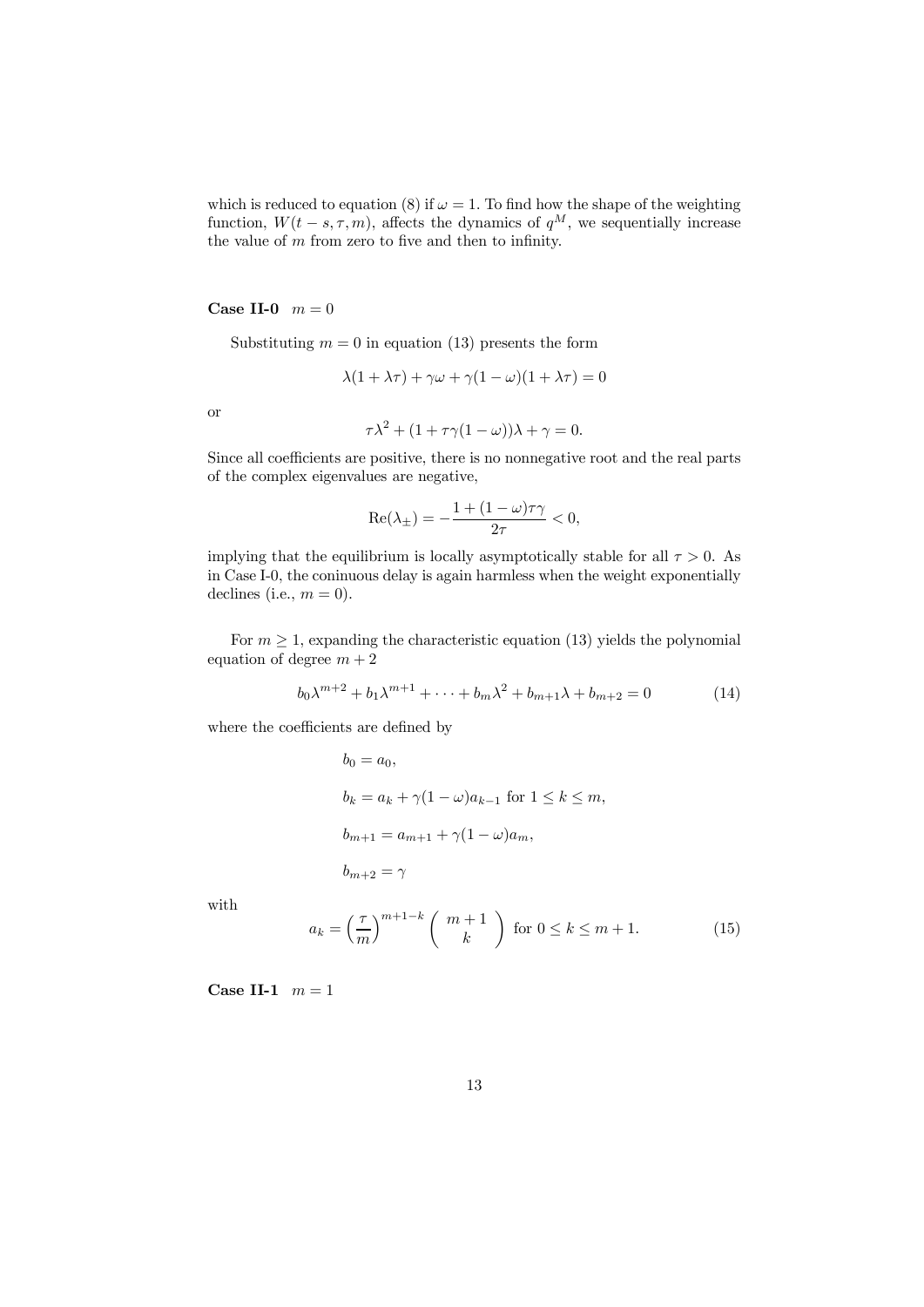Equation (13) with  $m = 1$  becomes cubic:

$$
b_0 \lambda^3 + b_1 \lambda^2 + b_2 \lambda + b_3 = 0 \tag{16}
$$

where the coefficients are defined by

$$
b_0 = \tau^2
$$
,  $b_1 = 2\tau + \gamma(1 - \omega)\tau^2$ ,  $b_2 = 1 + 2\tau\gamma(1 - \omega)$  and  $b_3 = \gamma$ .

All coefficients are positive, so the Routh-Hurwitz criterion implies that the monopoly equilibrium is locally asymptotically stable if

$$
D_3^2 = \det\left(\begin{array}{cc} b_1 & b_0 \\ b_3 & b_2 \end{array}\right) > 0\tag{17}
$$

where the determinant is written as

$$
\tau \left(2\gamma^2(1-\omega)^2\tau^2+(4\gamma-5\gamma\omega)\tau+2\right).
$$

Since  $\tau > 0$ , this expression is positive if and only if

$$
f(\tau \gamma) = 2(1 - \omega)^2 (\tau \gamma)^2 + (4 - 5\omega)\tau \gamma + 2 > 0.
$$
 (18)

 $f(\tau \gamma)$  is quadratic with respect to  $\tau \gamma$  and its discriminant has the form

$$
D=\omega(9\omega-8).
$$

If  $\omega < 8/9$ , then  $D < 0$  so (18) always holds. If  $\omega = 8/9$ , then the right hand side of (18) simplifies as  $\Omega$ 

$$
f(\tau\gamma) = 2\left(\frac{\tau\gamma}{9} - 1\right)
$$

so (18) holds if  $\tau\gamma \neq 9$ . If  $\omega > 8/9$ , then  $D > 0$  and  $f(\tau\gamma)$  has two distinct real roots:

$$
\tau\gamma_A = \frac{5\omega - 4 - \sqrt{\omega(9\omega - 8)}}{4(1 - \omega)^2}
$$
 and 
$$
\tau\gamma_B = \frac{5\omega - 4 + \sqrt{\omega(9\omega - 8)}}{4(1 - \omega)^2}.
$$

 $f(0) > 0$  and  $f'(0) < 0$  imply that both roots are positive. So the monopoly equilibrium is locally asymptotically stable if  $\omega > 8/9$  and  $\tau \gamma < \tau \gamma_A$  or  $\tau \gamma >$  $\tau\gamma_B.$ 

These analytical results are graphically visualized in Figure 3. The locus of  $b_1b_2-b_3b_0=0$  is depicted as the blue-red curve passing through points A, C and B and partitions the nonnegative  $(\omega, \tau)$  plane into a stable (white) region and a unstable (orange) region. The monopoly equilibrium is locally asymptotically stable regardless of the value of  $\tau\gamma$  if  $\omega < 8/9$ . Stability-switch occurs twice if  $8/9 < \omega < 1$ . The vertical real line at  $\omega = \bar{\omega} > 8/9$  crosses the partition curve at two points A and B whose ordinates are  $\tau \gamma_A$  and  $\tau \gamma_B$ , respectively. The monopoly equilibrium is locally stable for  $\tau = 0$ , loses stability at point A and gains stability at point B when  $\tau\gamma$  increases from zero along the vertical line at  $\omega = \bar{\omega}$ . For  $\omega = 1$ , the stability condition (18) is reduced to

$$
-\tau\gamma+2>0.
$$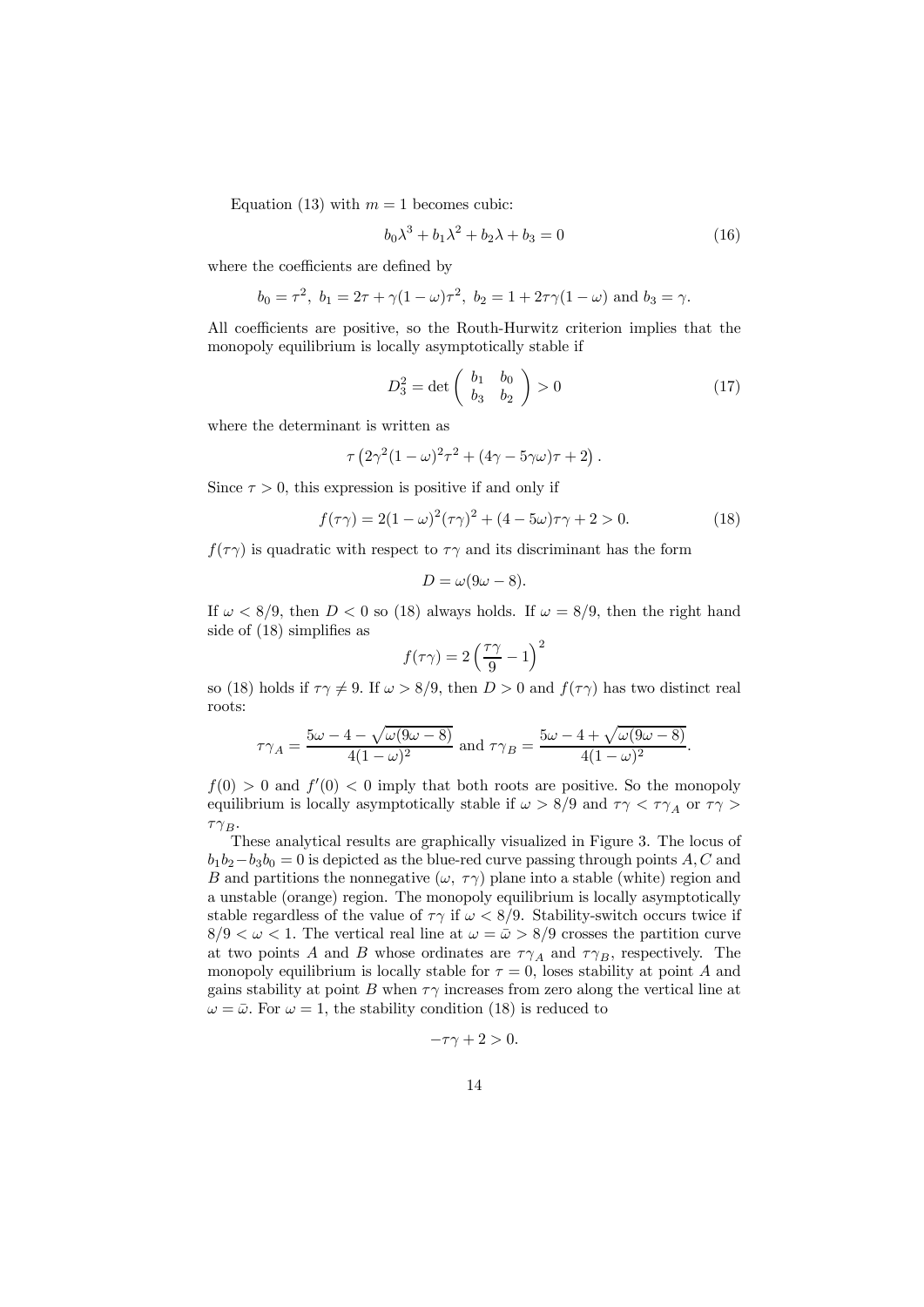The monopoly equilibrium is locally stable if  $\tau \gamma < 2$  and locally unstable if  $\tau\gamma > 2$ , implying that the stability switch occurs only once at  $\tau\gamma = 2$  for  $\omega = 1$ , which is the same as the result obtained in Case I-1. This coincidence is reasonable since Case I-1 is identical with Case II-1 for  $\omega = 1$ .



Figure 3. Stability region with  $m = 1$ 

The local behavior of the equilibrium at points  $A$  and  $B$  has been analytically examined. However, global dynamic behavior of the locally unstable equilibrium between points  $A$  and  $B$  is still in question. To investigate such behavior, we will show that at these critical values Hopf bifurcation occurs giving the possibility of the birth of limit cycles even under the cautious expectation formation.

We start with the first condition, (H1). The cubic characteristic equation (16) can be factored when  $b_1b_2 - b_0b_3 = 0$ ,

$$
(b_1 + b_0 \lambda)(b_2 + b_0 \lambda^2) = 0.
$$

This factorization implies that there are a pair of purely imaginary roots and one negative root. The two purely imaginary roots are given by

$$
\lambda_{1,2} = \pm \sqrt{-\frac{b_2}{b_0}} = \pm i\beta
$$

with

$$
\beta = \frac{\sqrt{1 + 2\tau\gamma(1 - w)}}{\tau}
$$

and the negative root by

$$
\lambda_3 = -\frac{b_1}{b_0} = -\frac{2 + (1 - w)\tau \gamma}{\tau}.
$$

The fulfilment of (H1) is confirmed.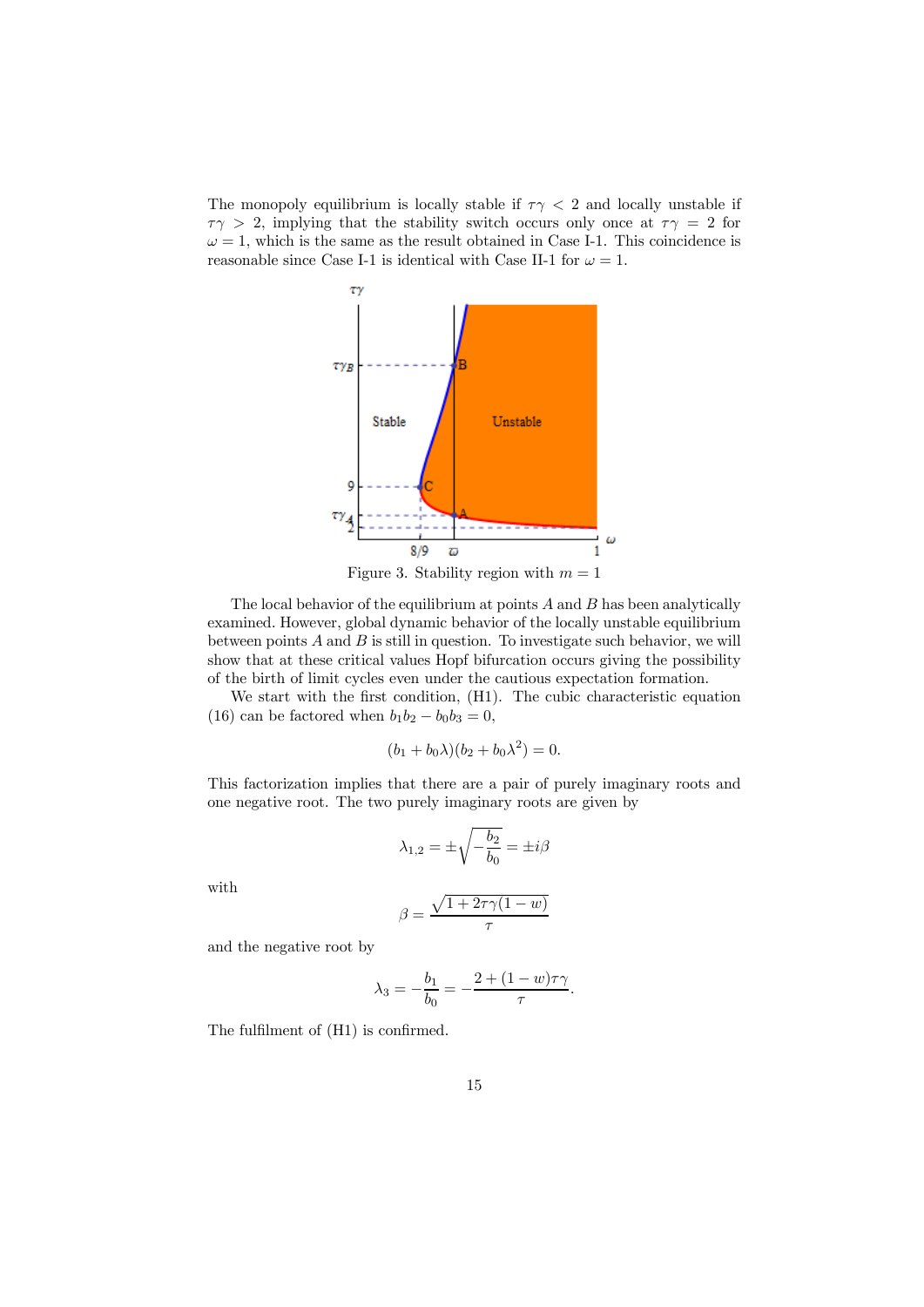We turn to verification of (H2). Selecting  $\tau$  as the bifurcation parameter we might treat the eigenvalue as a continuous function of  $\tau$ ,  $\lambda = \lambda(\tau)$ . Differentiating the characteristic equation (16) implicitly with respect to  $\tau$  and arranging terms, we have

$$
\frac{d\lambda}{d\tau} = -\frac{2\lambda^3 \tau + \lambda^2 (2 + 2\tau \gamma (1 - \omega)) + 2\lambda \gamma (1 - \omega)}{3\lambda^2 \tau^2 + 2\lambda (2\tau + \gamma (1 - \omega)\tau^2) + (1 + 2\tau \gamma (1 - \omega))}.
$$
(19)

At  $\lambda = i\beta$ ,

$$
\frac{d\lambda}{d\tau} = \frac{(2\tau\beta^3 - 2\beta\gamma(1-\omega))i + \beta^2(2 + 2\tau\gamma(1-\omega))}{-2\beta^2\tau^2 + 2\beta i(2\tau + \gamma(1-\omega)\tau^2)}
$$

where the relation  $(\beta \tau)^2 = 1 + 2\tau \gamma (1 - \omega)$  is used to simplify the denominator of the above equation. Then the real part becomes

$$
\operatorname{Re}\left[\left.\frac{d\lambda}{d\tau}\right|_{\lambda=i\beta}\right] = \frac{1-\gamma^2\tau^2(1-\omega)^2}{\beta^2\tau^4 + (2\tau+\gamma(1-\omega)\tau^2)^2}
$$

with the positive denominator. It is easy to see that

$$
\tau\gamma_A < \frac{1}{1-\omega} < \tau\gamma_B,
$$

so

$$
\operatorname{Re}\left[\left.\frac{d\lambda}{d\tau}\right|_{\lambda=i\beta}\right] > 0 \text{ at point } A \text{ and } \operatorname{Re}\left[\left.\frac{d\lambda}{d\tau}\right|_{\lambda=i\beta}\right] < 0 \text{ at point } B.
$$

So at point A, the real part changes sign from negative to positive and at point B, from positive to negative. This demonstrates that (H2) of the Hopf theorem is satisfied. So Hopf bifurcation occurs at both points.

We next numerically examine the switching of stability and global behavior. The dynamic system under the investigation (i.e.  $m = 1$ ) is obtained as,

$$
\dot{q}(t) = \alpha q(t) \left[ a - c - 2b \left( \omega q^{\varepsilon}(t) + (1 - \omega) q(t) \right) \right]
$$
  

$$
q^{\varepsilon}(t) = \int_{0}^{t} \frac{1}{\tau^2} (t - s) e^{-\frac{t - s}{\tau}} q(s) ds.
$$
 (20)

Differentiating the second equation with respect to  $t$  and introducing a new variable

$$
q_0(t) = \int_0^t \frac{1}{\tau} e^{-\frac{t-s}{\tau}} q(s) ds
$$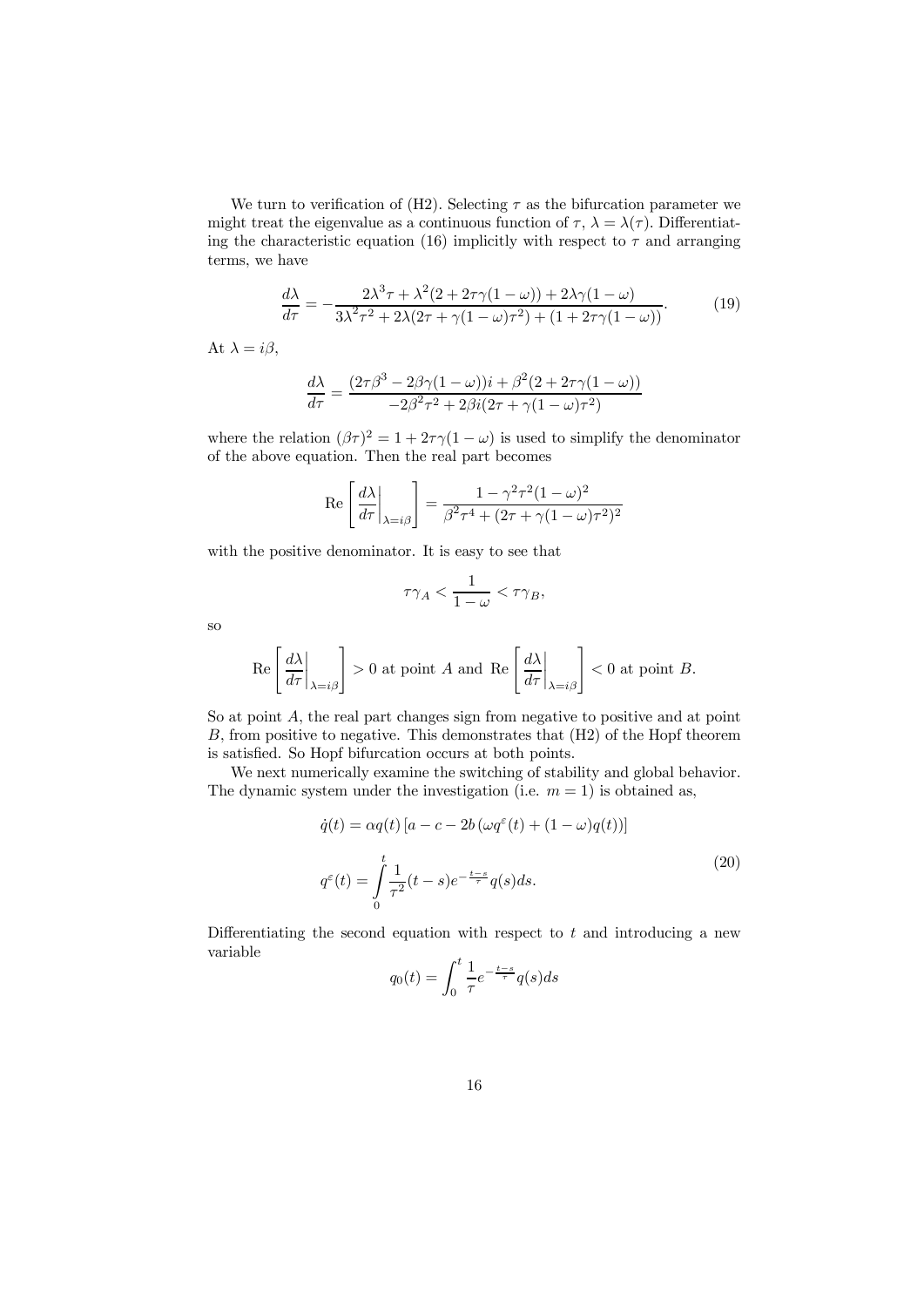transform the dynamic system with continuously distributed time delay into a 3D system of the ordinary differential equations

$$
\dot{q}(t) = \alpha q(t) \left[ a - c - 2b \left( \omega q^{\varepsilon}(t) + (1 - \omega) q(t) \right) \right],
$$
  
\n
$$
\dot{q}^{\varepsilon}(t) = \frac{1}{\tau} \left( q_0(t) - q^{\varepsilon}(t) \right),
$$
  
\n
$$
\dot{q}_0(t) = \frac{1}{\tau} \left( q(t) - q_0(t) \right).
$$
\n(21)

We use the same parameter set (i.e.,  $a = 2$ ,  $b = 1$ ,  $c = 1$ ,  $\alpha = 1$ ) and the same initial values (i.e.,  $q(0) = q^{\varepsilon}(0) = q_0(t) = q^M - 0.1$ ) as in Case I-1. Increasing the value of  $\tau\gamma$  from  $\tau\gamma_A$  to  $\tau\gamma_B$  along the vertical line  $\bar{\omega}=0.91$  in Figure 3, we obtain the bifurcation diagram illustrated in Figure 4 where the local maximum and minimum are plotted against each value of  $\tau \gamma$ . It can be seen that the monopoly equilibrium loses stability bifurcating to a limit cycle when  $\tau\gamma$  increases to  $\tau\gamma_A$  and gains stability when  $\tau\gamma$  arrives at  $\tau\gamma_B$ . It is also observed that the amplitude of the limit cycle first increases and then decreases as  $\tau\gamma$  increases from  $\tau\gamma_A$  to  $\tau\gamma_B$ .



Figure 4. Bifurcation diagram along the  $\omega = 0.91$  line

We summarize the results obtained in Case II-1 as follows:

Proposition 2 *Under the cautious expectation formation, dynamics of the monopoly equilibrium*  $q^M$  *with*  $\tau > 0$ ,  $m = 1$  *and*  $0 < \omega \le 1$  *takes one of the following alternative behavior;*

(I)  $q^M$  *is locally asymptotically stable if*  $0 < \omega < 8/9$  *regardless of the values of*  $\tau \gamma$  *(i.e., the delay is harmless)*;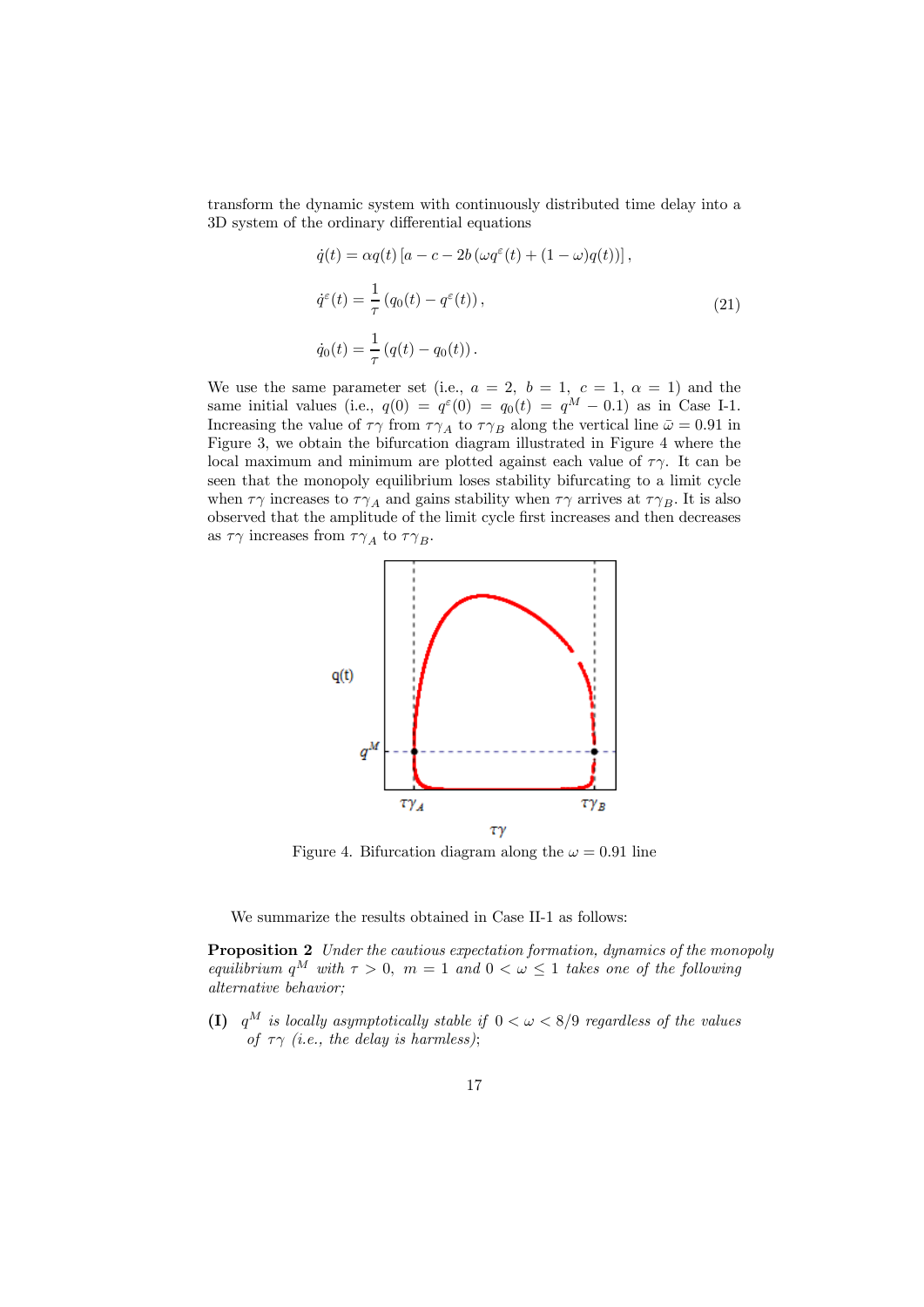- (II)  $q^M$  *bifurcates to a limit cycle at*  $\tau \gamma_A(\omega)$  *and the limit cycle de-bifurcates to the monopoly equilibrium at*  $\tau \gamma_B(\omega)$  *if*  $8/9 < \omega < 1$  *where*  $\tau \gamma_A(\omega)$  *and*  $\tau \gamma_B(\omega)$  are the bifurcation values depending on  $\omega$  (i.e., stability switch *occurs twice)*;
- (III)  $q^M$  *bifurcates to a limit cycle at*  $\tau \gamma = 2$  *and never regains stability for*  $\tau \gamma > 2$  *if*  $\omega = 1$  *(i.e., stability switch occurs once).*

### Case II-2  $m \ge 2$

As in the same way as in Case II-1, we can check the stability condition, the birth of a limit cycle and stability switch in the case of  $m \geq 2$ . For example, the characteristic equation (13) with  $m = 2$  is quartic,

$$
b_0 \lambda^4 + b_1 \lambda^3 + b_2 \lambda^2 + b_3 \lambda + b_4 = 0
$$

and the stability conditions are given by

$$
D_4^2 = \det \left( \begin{array}{cc} b_1 & b_0 \\ b_3 & b_2 \end{array} \right) > 0 \text{ and } D_4^3 = \left( \begin{array}{cc} b_1 & b_0 & 0 \\ b_3 & b_2 & b_1 \\ 0 & b_4 & b_3 \end{array} \right) > 0
$$

where the coefficients are given by

$$
b_0 = \frac{\tau^3}{8}, \ b_1 = \frac{3\tau^2}{4} + \frac{\tau^3 \gamma (1 - \omega)}{8},
$$

$$
b_2 = \frac{3\tau}{2} + \frac{3\tau^2 \gamma (1 - \omega)}{4}, \ b_3 = 1 + \frac{3}{2}\tau \gamma (1 - \omega), \ b_4 = \gamma.
$$

Since all coefficients are positive and  $D_4^3 > 0$  implies  $D_4^2 > 0$ , it remains to check whether  $D_4^3$  can be positive. Notice that

$$
D_4^3 = \alpha_0(\tau \gamma)^3 + \alpha_1(\tau \lambda)^2 + \alpha_2(\tau \gamma) + \alpha_3 \tag{22}
$$

where

$$
\alpha_0 = (9\omega - 8)(1 - \omega)^2
$$
  
\n
$$
\alpha_1 = -12(4 - 9\omega + 5\omega^2)
$$
  
\n
$$
\alpha_2 = -12(8 - 11\omega)
$$
  
\n
$$
\alpha_3 = -64
$$
\n(23)

The discriminant of the cubic equation (22) has the form

$$
\Delta = 442368(1-\omega)^3\omega^2(5\omega - 4)
$$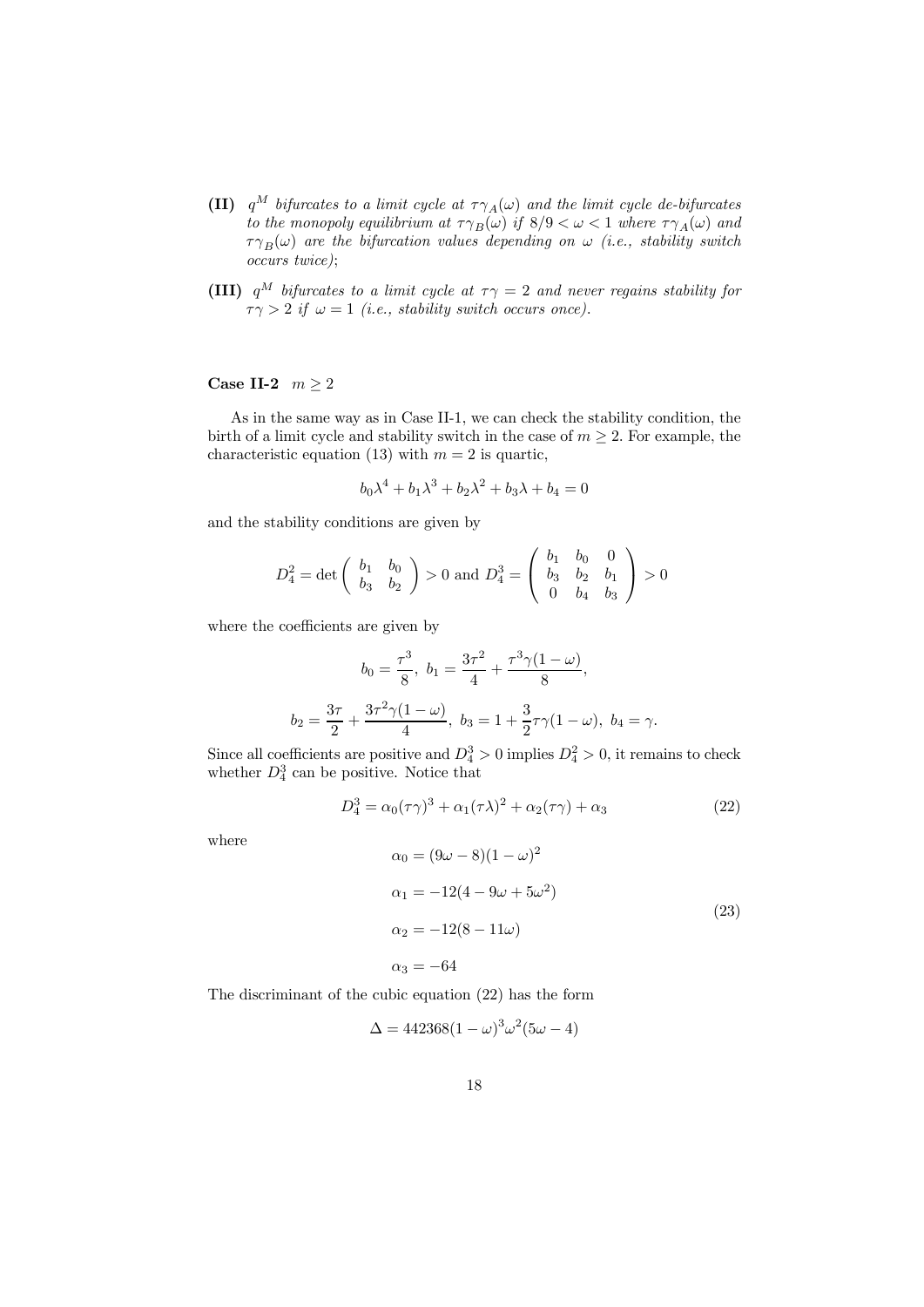which is obtained by substituting  $\alpha_i$  of (23) into the definition of the discriminant,  $-4\alpha_0\alpha_2^3 + \alpha_1^2\alpha_2^2 - 4\alpha_1^3\alpha_3 + 18\alpha_0\alpha_1\alpha_2\alpha_3 - 27\alpha_0^2\alpha_3^2$ . If  $\omega < 4/5$ , then  $\Delta < 0$ implying  $D_4^3 > 0$  where (23) has a pair of conjugate complex roots and one negative real root. If  $\omega = 4/5$ , then  $\Delta = 0$  implying that  $D_4^3 = (10 - \tau \gamma)^2 (20 + \tau \gamma) > 0$ for  $\tau \gamma \neq 10$  where (23) has equal roots at the red point on the  $D_4^3 = 0$  locus. If  $\omega > 4/5$ , then  $\Delta > 0$  implying that  $D_4^3 = 0$  has three distinct real roots. Since equation (22) is cubic, it is possible to derive explicit forms of the real roots. However, to simplify the analysis, we numerically obtain the roots. Taking  $\omega_0 = 0.815$  in addition to the parametric set, we have two real roots,  $\tau\gamma_A \simeq 5.42$ ,  $\tau\gamma_B \simeq 23.75$  and one negative root. As seen in Figure 5,  $D_4^3 \leq 0$  for  $\tau\gamma \in [\tau\gamma_A, \tau\gamma_B]$  which is an unstable interval and  $D_4^3 > 0$  for  $0 \leq \tau\gamma < \tau\gamma_A$  or  $\tau\gamma > \tau\gamma_B$ . Stability switch occurs twice at  $\tau\gamma = \tau\gamma_A$  and  $\tau\gamma = \tau\gamma_B$ . Further the cubic equation is reduced to a quadratic equation for  $\omega = 8/9$  implying that the locus of  $D_4^3 = 0$  is defined only for  $\omega < 8/9$  and asymptotic to the vertical line at  $\omega = 8/9$ . If  $8/9 < \omega < 1$ , then the cubic equation (22) has one positive root  $\tau\gamma_C$  for  $\omega = \omega_1$ . It is confirmed that  $D_4^3 > 0$  for  $\tau\gamma < \tau\gamma_C$  and  $D_4^3 \leq 0$ otherwise. The equilibrium point switches to be unstable at point  $C$  on the  $D_4^3 = 0$  locus when the delay is increased along the vertical line at  $\omega = \omega_1$ . The dark gray region is the unstable region for  $m = 1$  and adding the light gray region to it gives the unstable region for  $m = 2$ .

We turn now to show that Hopf bifurcation can occur on the curve  $D_4^3 = 0$ . When  $D_4^3 = 0$  holds, the characteristic equation is factored as

$$
(b_3 + b_1\lambda^2)(b_1b_2 - b_0b_3 + b_1^2\lambda + b_0b_1\lambda^2) = 0.
$$

It is clear that the characteristic equation has a pair of purely imaginary roots,

$$
\lambda_{1,2}=\pm\sqrt{-\frac{b_3}{b_1}}=\pm i\beta
$$

with

$$
\beta = \sqrt{\frac{4(2+3\gamma(1-\omega)\tau)}{6\tau^2 + \gamma(1-\omega)\tau^3}}
$$

and the real parts of other two roots are not zero. So condition (H1) is satisfied.

Assuming that the characteristic root depends on  $\tau$  and then differentiating the characteristic equation with respect to  $\tau$ , we obtain the derivative:

$$
\frac{d\lambda}{d\tau} = -\frac{\frac{3\tau^2}{8}\lambda^4 + \left(\frac{3\tau}{2} + \frac{3\gamma(1-\omega)\tau^2}{8}\right)\lambda^3 + \left(\frac{3}{2} + \frac{3\gamma(1-\omega)\tau}{2}\right)\lambda^2 + \frac{3\gamma(1-\omega)}{2}\lambda}{\frac{\tau^3}{2}\lambda^3 + 3\left(\frac{3\tau^2}{4} + \frac{\gamma(1-\omega)\tau^3}{8}\right)\lambda^2 + 2\left(\frac{3\tau}{2} + \frac{3\gamma(1-\omega)\tau^2}{4}\right)\lambda + \frac{3\gamma(1-\omega)}{2} + 1}.
$$

To determine stability switch, we evaluate the derivative at the purely imaginary solution,  $\lambda = i\beta$ . Thus

$$
\operatorname{Re}\left(\frac{d\lambda}{d\tau}\bigg|_{\lambda=i\beta}\right) = \frac{3(2 - (1 - \omega)\tau\gamma)}{4 + \tau^2(16\beta^2 + 9\gamma^2(1 - \omega)^2 + 12\gamma(1 - \omega)\tau)}.
$$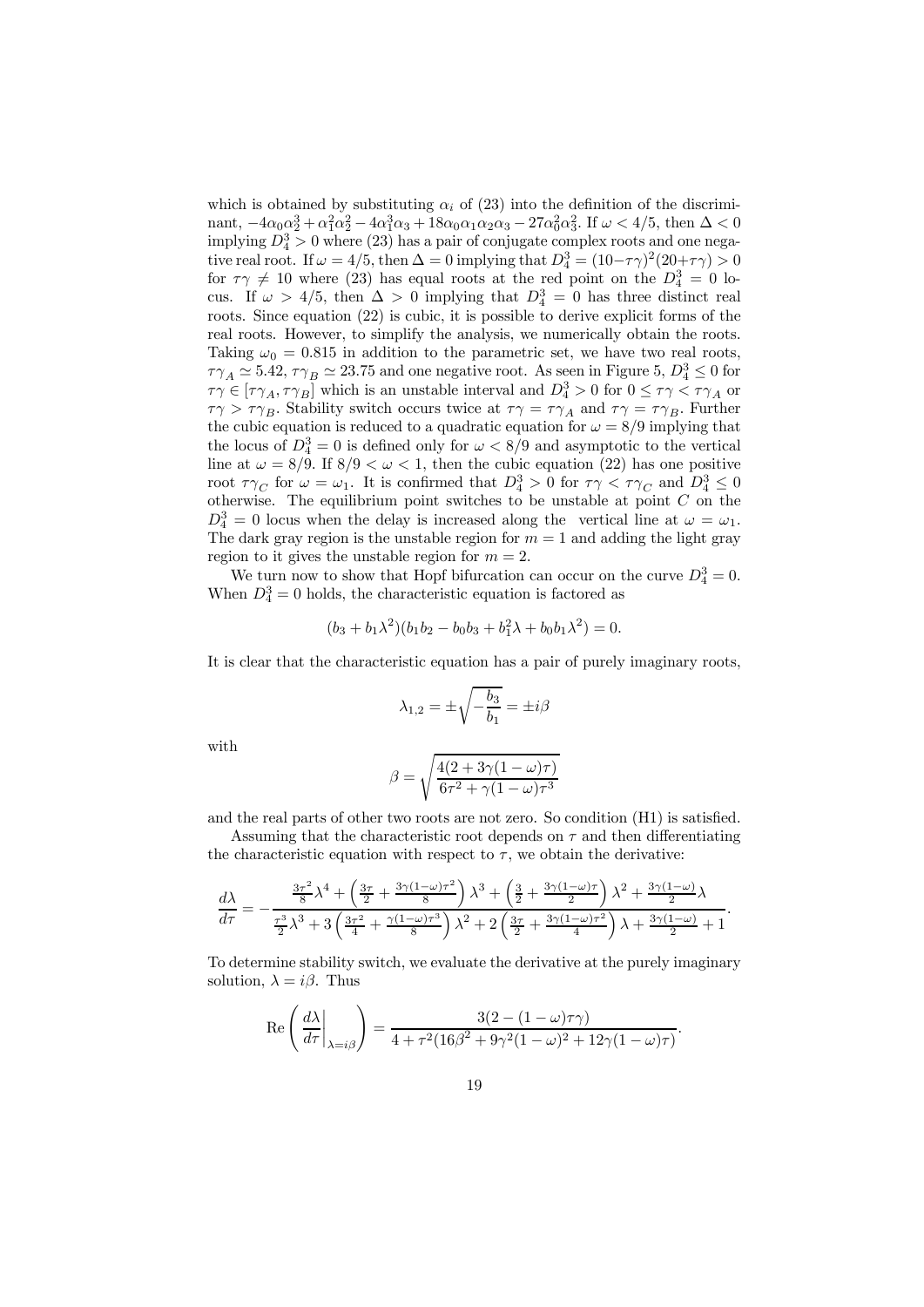We numerically confirm that the real part of the derivative is positive at point  $\tau\gamma_A$  and negative at point  $\tau\gamma_B$ . So he second condition (H2) is also satisfied. Therefore Hopf bifurcation occurs at both critical points.



Figure 5. The partition curves with  $m = 1$  and  $m = 2$ 

In the same way, it can be numerically confirmed that the stability condition is given by  $D_{m+2}^{m+1} > 0$  for  $2 \le m \le 5$ . In Figure 6, five partition curves  $D_{m+2}^{m+1} = 0$ for  $m = 1, 2, 3, 4, 5$  are depicted. The right most curve is the locus of  $D_3^2 = 0$ (i.e.,  $m = 1$ ) and the left most curve is the locus of  $D_7^6 = 0$  (i.e.,  $m = 5$ ). The partition curve shifts leftward with the increasing value of m. At the red dot on each curve, equation  $D_{m+2}^{m+1} = 0$  has two real and equal roots.<sup>7</sup> As is shown in Case II-1, for any  $m \geq 2$ , stability switch occurs twice for  $\omega$  greater than the abscissa of the red point while the delay becomes harmless for smaller values of ω.

#### Case II-3  $m \to \infty$

As m increases, the weighting function becomes more peaked around  $t - s$ and tends to the Dirac delta function. Notice that as  $m$  goes to infinity, the first equation of (20) is reduced to a delay differential equation,

$$
\dot{q}(t) = \alpha q(t) [a - c - 2b(\omega q(t - \tau) + (1 - \omega)q(t))]
$$
\n(24)

and the characteristic equation (13) converges to

$$
\lambda + \gamma (1 - \omega) + \gamma \omega e^{-\lambda \tau} = 0
$$

<sup>7</sup> The curves look like steeply-shaped hypabolas. However, if we enlarge each curve in the neighborhood of its red point, then it can be found that the curves take the distorted C-shaped profiles as the curve in Figure 3 or Figure 5.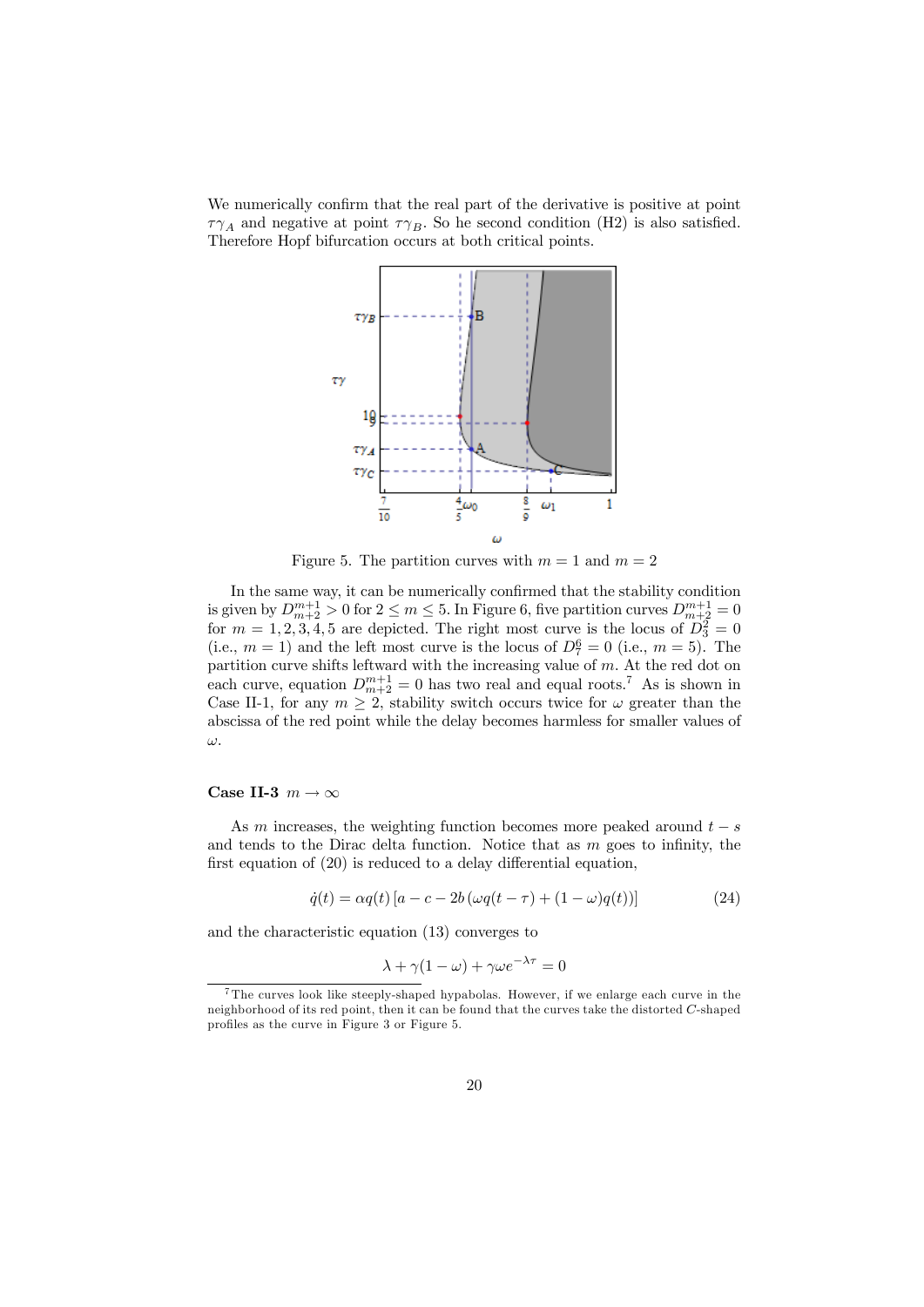which is the characteristic equation of the delay differential equation (24). To verify the possibility of stability switch for which the characteristic equation must have a pair of purely imaginary conjugate roots, we can assume without loss of generality that  $\lambda = iv$ ,  $v > 0$ . By the real and imaginary parts, the characteristic equation is divided into two equations

$$
\gamma(1 - \omega) + \gamma \omega \cos \upsilon \tau = 0,
$$
  
\n
$$
\upsilon - \gamma \omega \sin \upsilon \tau = 0.
$$
 (25)

By moving  $\gamma(1-\omega)$  and v to the right hand side of equations in (25), squaring and adding them together, we obtain

$$
v^2 = \gamma^2 (2\omega - 1)
$$

which is defined only for  $\omega > 1/2$ , otherwise no stability switch occurs. We then think of the roots as continuous functions in terms of  $\tau$  and then differentiate the characteristic equation with respect to  $\tau$  to obtain

$$
\left(\frac{d\lambda}{d\tau}\right)^{-1} = \frac{e^{\tau\lambda}}{\gamma\omega\lambda} - \frac{\tau}{\lambda}
$$
 and  $e^{\tau\lambda} = -\frac{\gamma\omega}{\lambda + \gamma(1-\omega)}$ .

Thus

$$
\frac{d(\text{Re }\lambda)}{d\tau}\Big|_{\lambda = iv} = \text{Re}\left(\frac{d\lambda}{d\tau}\Big|_{\lambda = iv}\right)^{-1}
$$

$$
= \frac{1}{v^2 + \gamma^2 (1 - \omega)^2} > 0
$$

The last inequality implies that all the roots that cross the imaginary axis at  $iv$ cross from left to right as  $\tau$  increases.

From (25), we have

$$
\gamma \omega \cos \upsilon \tau = -\gamma (1 - \omega),
$$
  

$$
\gamma \omega \sin \upsilon \tau = \upsilon.
$$
 (26)

Hence there is a unique  $v\tau$ ,  $\pi/2 < v\tau < \pi$  such that  $v\tau$  makes both equations in (26) hold. Using the first equation we derive the partition curve

$$
\gamma\tau=\frac{\cos^{-1}\left(-\frac{1-\omega}{\omega}\right)}{\sqrt{2\omega-1}}
$$

which is defined for  $\omega > 1/2$ . In Figure 6, in addition to the five partition curves, the downward sloping hyperbolic red partition curve of the fixed delay case are illustrated. The monopoly equilibrium with the fixed delay is locally asymptotically stable in the yellow region. We can summarize three results obtained in Cases II-2 and II-3: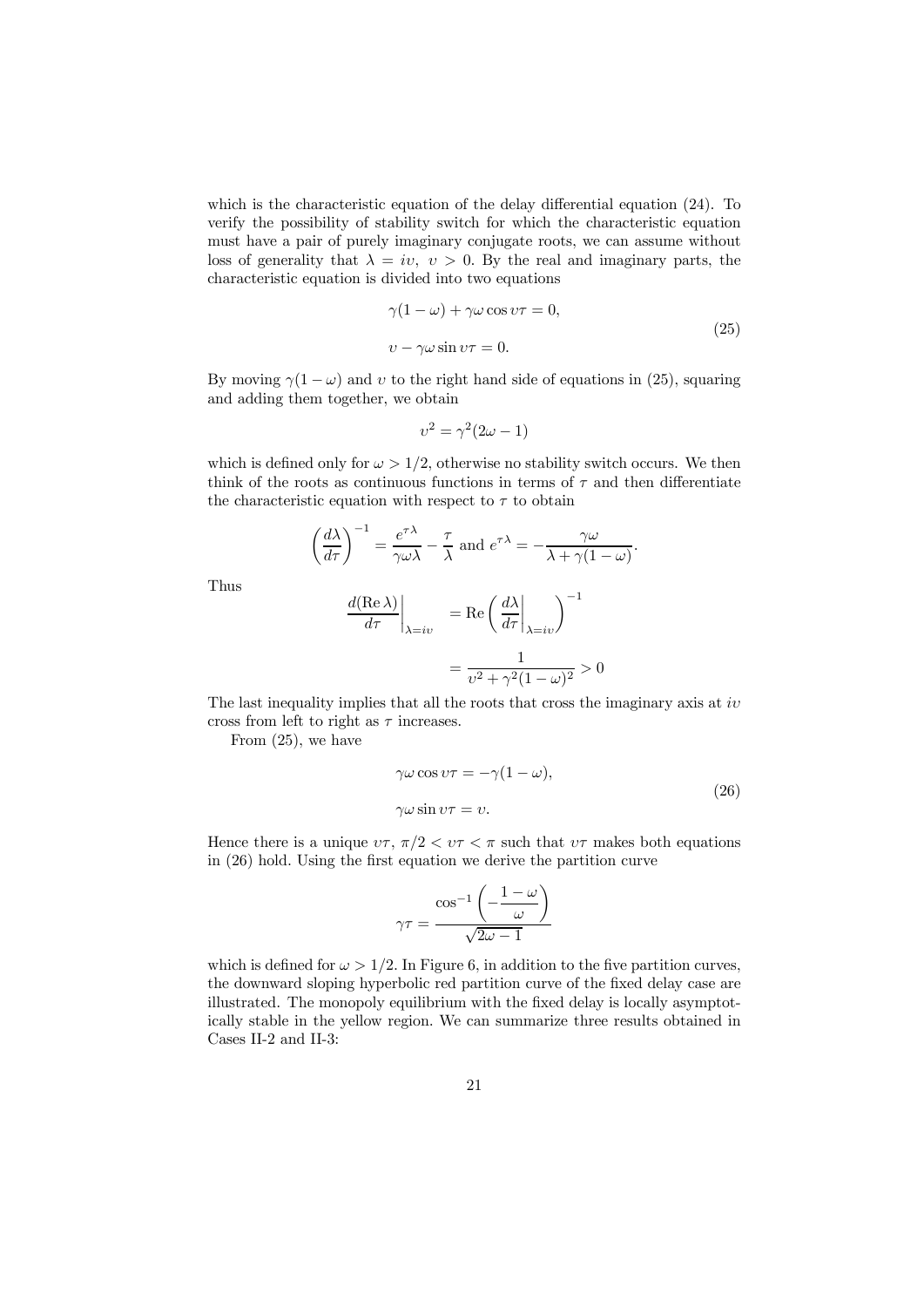**Proposition 3** In the case with  $\tau > 0$  and  $m \geq 1$ , (1) increasing m has a *destabilizing effect in the sense that it decreases the stability region; (2) the stability region with continuously distributed time delay is larger than the one with fixed time delay and the former converges to the latter as* m *goes to infinity; (3) the stability switch, if possible, occurs twice, implying that the equilibrium is locally stable for smaller or larger values of*  $\tau \gamma$  *while it bifurcates to a limit cycle for medium values.*



Figure 6. Stability region and five partition cuves

### 5 Concluding Remarks

In this paper a boundedly rational monopoly with a continuously distributed time delay is examined. Constructing a gradient dynamic system where the rate of the output change is proportional to the derivative of the expected profit, three main results are analytically and numerically demonstrated. First, the stability region depends on the shape parameter of the weighting function of the past data: stability is preserved if the weights exponentially decline while it can be lost if the weighting function takes a bell-shaped profile. Further note that the stability region of the continuously distributed time delay converges to the stability region of the fixed time delay when the shape parameter goes to infinity (in other word, the weighting function converges to the Dirac delta function). Second, the stability switches indicate that the delay has a destabilizing effect. Specifically the stable equilibrium point becomes unstable and never regains stability if the expected demand is formed based only on past data. However, under the cautious expectation formation where the expected demand is a weighted average of the realized output and the past data, switches to instability from stability and then to stability from instability are both possible, depending on the value of the delay. Finally the equilibrium point bifurcates to